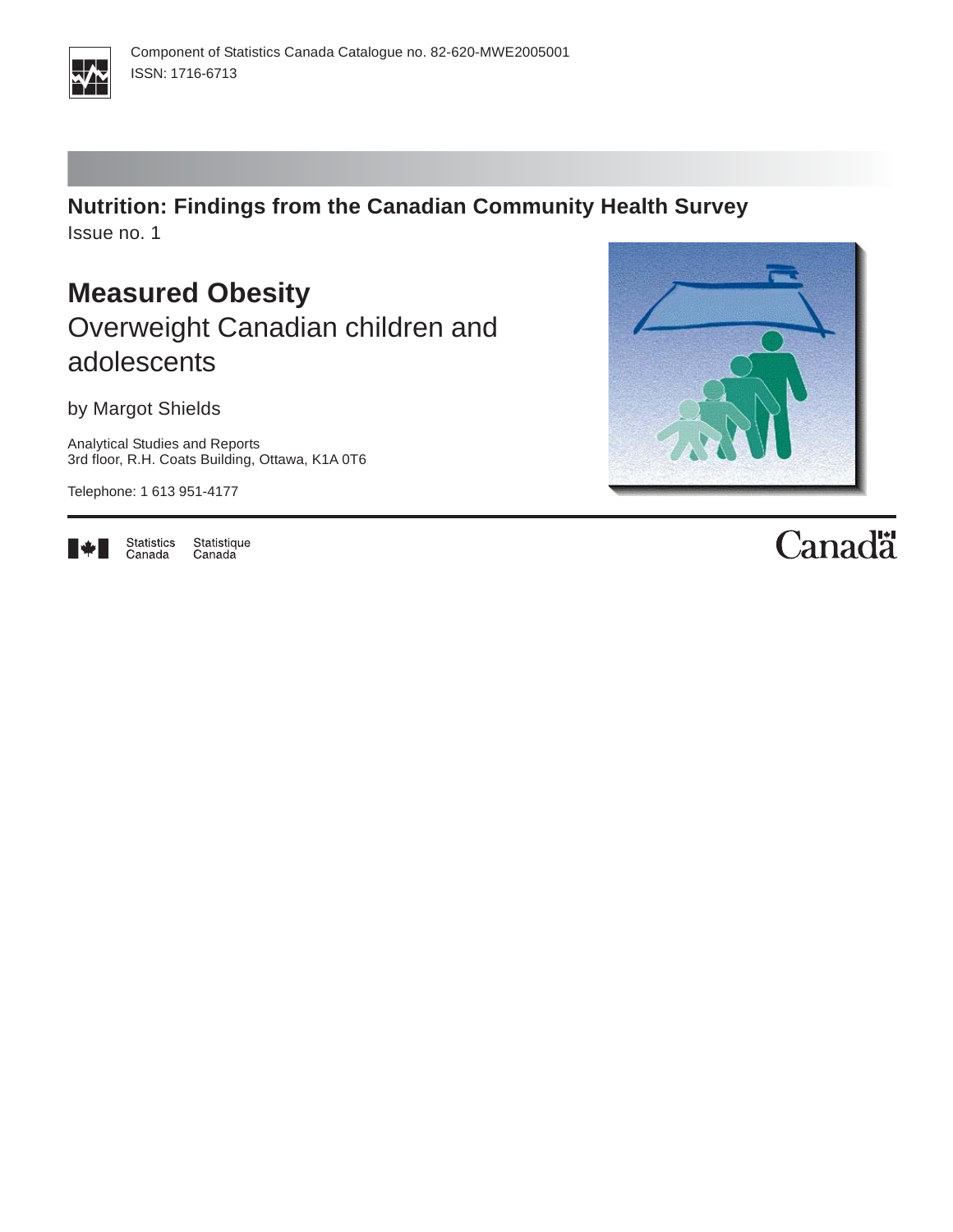#### **Overweight Canadian children and adolescents**

Margot Shields

- In 2004, 26% of Canadian children and adolescents aged 2 to 17 were overweight or obese; 8% were obese.
- For adolescents aged 12 to 17, increases in overweight and obesity rates over the past 25 years have been notable; the overweight/obesity rate of this age group more than doubled, and the obesity rate tripled.
- Children and adolescents who eat fruit and vegetables 5 or more times a day are substantially less likely to be overweight or obese than are those whose fruit and vegetable consumption is less frequent.
- For children aged 6 to 11 and adolescents aged 12 to 17, the likelihood of being overweight or obese tends to rise as time spent watching TV, playing video games or using the computer increases.
- Canadian adolescent girls are significantly less likely than American adolescent girls to be overweight/obese.

Over the past 25 years, the prevalence of overweight and obesity in children and adolescents has risen, with the most substantial increases observed in economically developed countries.<sup>1</sup> According to the results of the 2004 Canadian Community Health Survey: Nutrition (CCHS), a substantial share of Canadian youth are part of this trend.

The 2004 CCHS was the first time in many years that interviewers directly measured the height and weight of a nationally representative sample of Canadians (see *Appendix A: Data sources and analytical techniques*). In the past, most health surveys relied on respondents to report their height and weight, a practice that tended to underestimate the prevalence of overweight and obesity among adolescents and adults<sup>2-5</sup> (see *Appendix B: Methodology makes a difference*).

The last time that the height and weight of a nationally representative sample of Canadian children and adolescents (aged 2 to 17) were directly measured was in 1978/79 as part of the Canada Health Survey. Results from that survey and the 2004 CCHS can be compared to get a better picture of the increase of overweight and obesity among young Canadians during the past quarter century.

In 1978/79, 12% of 2- to 17-year-olds were overweight, and 3% were obese—a combined overweight/obesity rate of 15%. By 2004, the overweight rate for this age group was 18% (an estimated 1.1 million), and 8% were obese (about half a million)—a combined rate of 26%.

## **Notable rise among adolescents**

Increases in overweight and obesity were similar among boys and girls (Chart 1). In 2004, the combined overweight/obesity rate for each sex was about 70% higher than it had been in 1978/79, and the obesity rate was 2.5 times higher. However, trends differed for various age groups.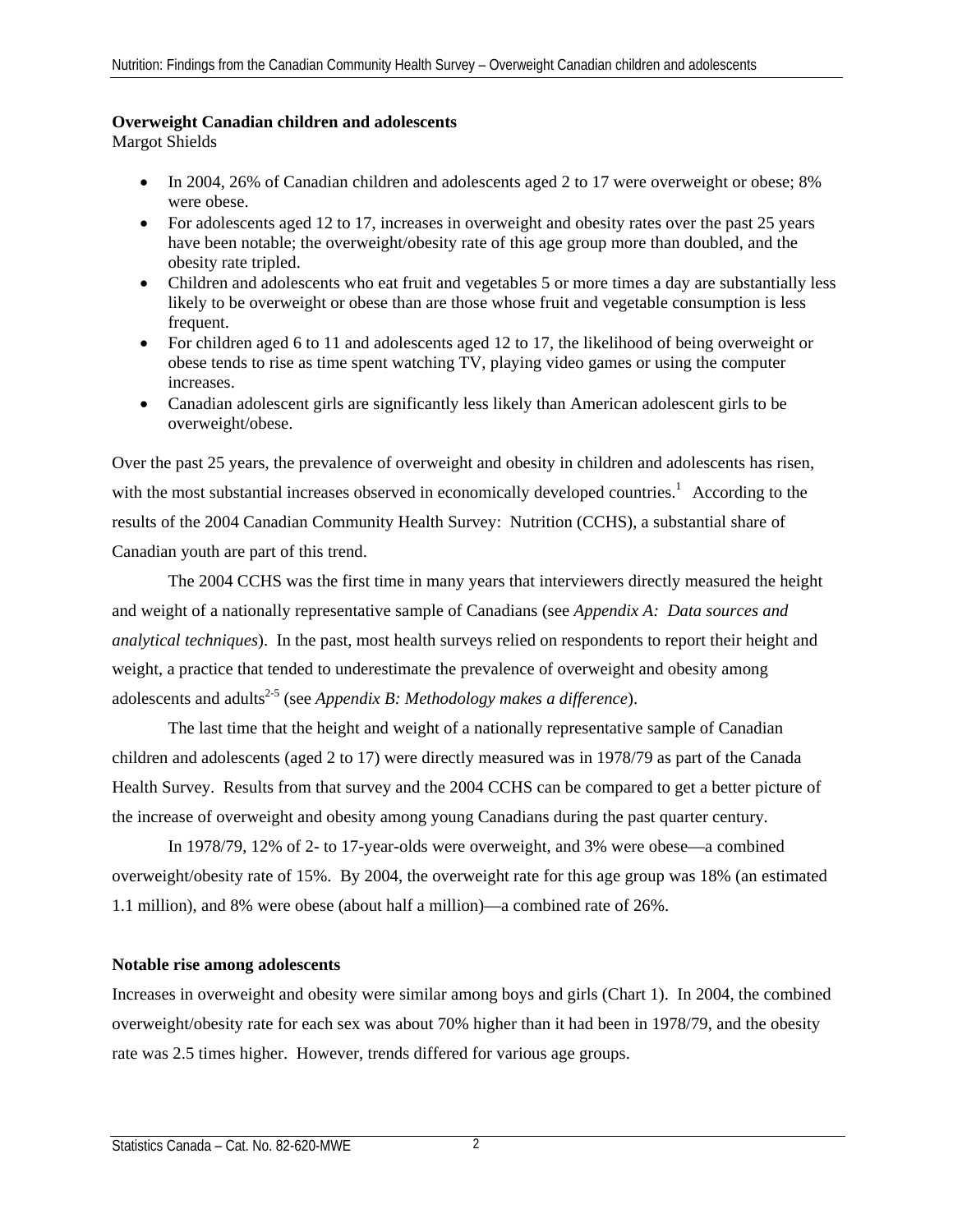For example, the percentage of children aged 2 to 5 who were overweight/obese remained virtually unchanged. By contrast, the overweight/obesity rate of adolescents aged 12 to 17 more than doubled from 14% to 29%, and their obesity rate tripled from 3% to 9% (Chart 2).

## **Higher body mass index**

Overweight and obesity are based on body mass index (BMI), a measure that takes weight and height into account (BMI = weight in kilograms divided by height in metres squared). For adults aged 18 or older, BMI cut-offs of 25 and 30 are used to classify individuals as overweight and obese, respectively, based on health risks associated with being in these weight classes.<sup>6</sup> For children and adolescents, the cut-offs are lower, and they also account for age (see *Appendix C: Calculating overweight and obesity in children and adolescents*).

The average BMI of adolescents aged 12 to 17 rose from 20.8 in 1978/79 to 22.1 in 2004. This produced a shift in the BMI distribution of the age group toward the heavy end of the continuum. The most pronounced increases were in the percentages of adolescents whose BMI exceeded 25 or 30, the overweight and obese thresholds for adults (Chart 3). This is of particular importance, given that adolescence is a critical period for the development of adult obesity.<sup>1,7-10</sup>

## **Provincial differences**

Youth overweight and obesity rates varied across the country, with the highest rates tending to be in the Atlantic provinces. In 2004, the combined overweight/obesity rate of 2- to 17-year-olds was significantly above the national level (26%) in Newfoundland and Labrador (36%), New Brunswick (34%), Nova Scotia (32%), and also, Manitoba (31%) (Chart 4). The prevalence of obesity was significantly higher than the national figure (8%) in Newfoundland and Labrador (17%) and New Brunswick (13%).

The combined overweight/obesity rate was significantly below the national level in Québec (23%) and Alberta (22%), but the obesity rate in these provinces was similar to the national rate.

## **Canada-US comparisons**

Since the early 1960s, the height and weight of a nationally representative sample of Americans have been directly measured as part of the National Health and Nutrition Examination Survey (NHANES). Based on the most recent NHANES data (1999-2002), the combined overweight/obesity rate of 2- to 17 year-olds was similar in the United States and Canada (Chart 5), but the American obesity rate was slightly higher (10% versus 8%).

3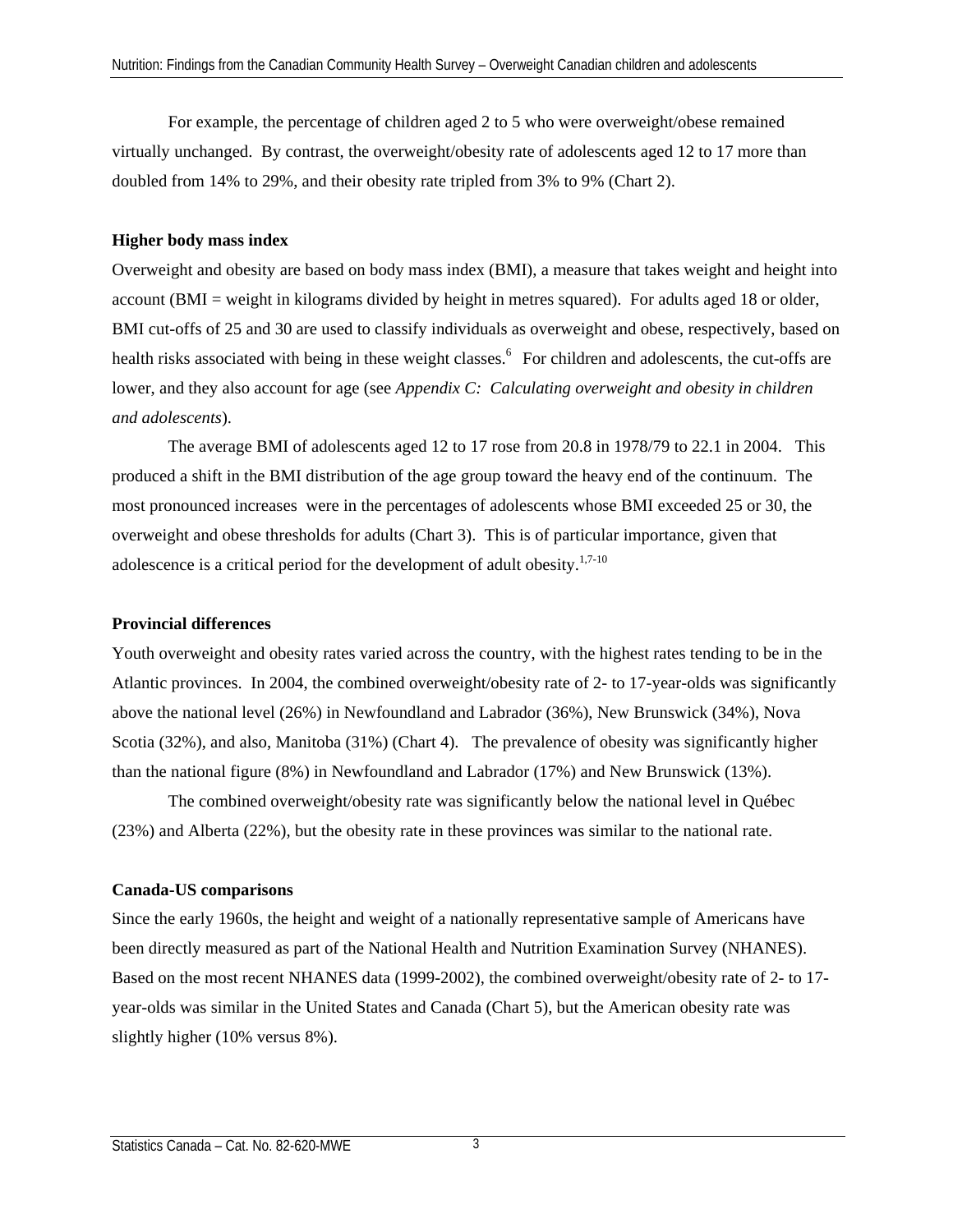Overweight/obesity and obesity rates for boys in the two countries were similar (Chart 6). However, for girls, the overweight/obesity rate in Canada was higher at ages 2 to 5, but lower at ages 12 to 17. At ages 12 to 17, American girls were almost twice as likely as Canadian girls to be obese: 13% versus 7%.

For young people of both sexes in the United States, the prevalence of overweight and obesity increased with age. The overweight/obesity rate of American boys rose from 14% at ages 2 to 5 to 33% at ages 12 to 17; for American girls, the increase was from 17% to 31%. In Canada, too, boys' overweight/obesity rate rose from 19% at ages 2 to 5 to 32% at ages 12 to 17. By contrast, Canadian girls' rate was relatively stable at around 25% regardless of age.

If the prevalence of overweight and obesity among youth is still increasing, differences between Canada and United States may be greater, because the American rates are based on earlier data (collected from 1999 to 2002).

Another factor in comparisons between the two countries is the ethnic composition of the population. In the United States, Black, Hispanic and Mexican-American children and adolescents had relatively high overweight/obesity rates (more than 30%) (Chart 7). These groups represent about onethird of American youth, but constitute a very small share of the population in Canada. When comparisons were made between white Canadian and American youth, the overweight/obesity and obesity rates did not differ significantly.

In Canada, young people of Aboriginal origin (off-reserve) had a significantly high combined overweight/obesity rate (41%). Their obesity rate was 20%, two and a half times the national average. By contrast, youth of Southeast Asian or East Asian origin had a low overweight/obesity rate (18%) (Chart 8). These differences between ethnic groups persisted when age and socio-economic factors were taken into account. However, because of the relatively small numbers in these ethnic groups, the national overweight/obesity and obesity rates were not strongly influenced by these differences.

## **A fattening environment?**

American data show that children's consumption of fast food has increased dramatically over the past two decades, and that a large majority of children and adolescents do not have an adequate number of daily servings of fruit and vegetables.<sup>1,10</sup> Based on data from the 2004 CCHS, 59% of Canadian children and adolescents were reported to consume fruit and vegetables less than five times a day (see *Appendix D: Definitions*). These young people were significantly more likely to be overweight/obese or obese than were those who ate fruit and vegetables more frequently (Chart 9).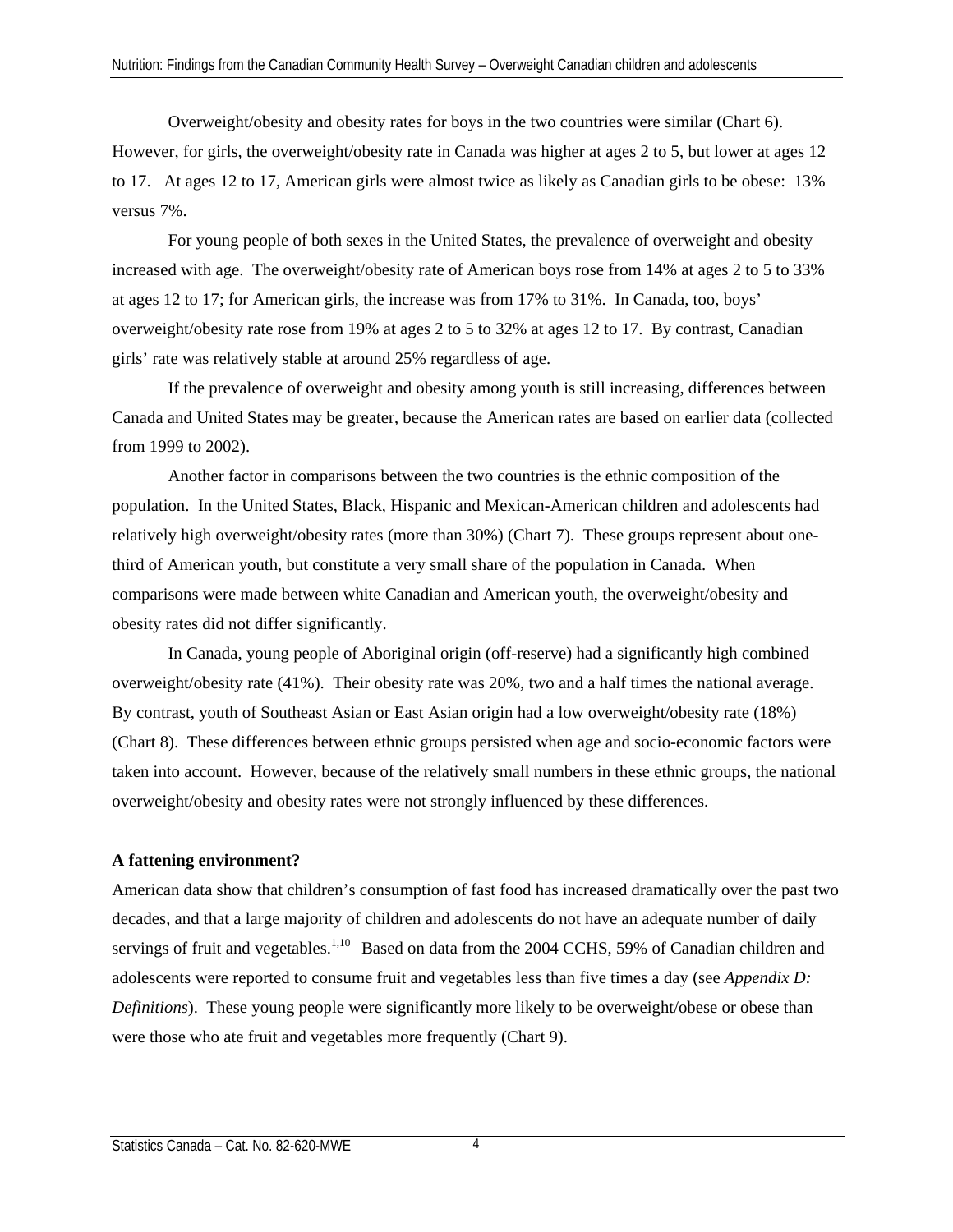Some studies have found that physical activity is protective against childhood obesity,  $\frac{11}{11}$  while others have not found such a relationship<sup>1</sup> (see *Appendix E: Limitations*). Analysis of CCHS data shows that physical activity levels were not associated with overweight and obesity at ages 6 to 11 (Chart 10), but by ages 12 to 17, associations were significant, though only for boys (Chart 11). Sedentary boys were more likely than active boys to be obese (16% versus 9%). Unexpectedly, a higher proportion of active and moderately active boys were overweight (but not obese), compared with boys who were sedentary.

Watching television, playing video games and using the computer are common pastimes for many Canadian children. Time spent on these activities is referred to as "screen time." In 2004, over a third (36%) of children aged 6 to 11 logged more than 2 hours of screen time each day (Chart 12). These children were twice as likely to be overweight/obese as were those whose daily viewing totalled an hour or less (35% versus 18%), and about twice as likely to be obese (11% versus 5%).

For adolescents aged 12 to 17, screen time was measured on a weekly basis. Their overweight/obesity rates ranged from 23% of those whose viewing amounted to fewer than 10 hours a week to 35% of those who spent more 30 or more hours a week in front of a screen (Chart 13).

The relatively recent introduction and rapid proliferation of video games and home computers make it difficult to track trends in screen time. In 1988, the Campbell's Survey on Health and Well-being asked 12- to 17-year-olds how many hours they watched television—the weekly average was 9. In 2004, average weekly television hours were almost the same, at 10. However, when time spent on the computer and playing video games is included, adolescents' total average screen time doubles to 20 hours a week.

 All associations between these lifestyle factors (fruit and vegetable consumption, physical activity and screen time) persisted when the effects of age and socio-economic status were controlled.

## **Socio-economic status**

For adults, lower socio-economic status tends to be associated with obesity. While the same relationship has been observed for children, the association is usually not as strong, and results have been inconsistent.<sup>12-14</sup>

According to the 2004 CCHS, children and adolescents in middle-income households were more likely to be overweight/obese or obese than were those in high-income households (Chart 14). Overweight/obesity rates and obesity rates for youth in low-income and high-income households were similar.

The pattern was clearer for education. Young people in households where no members had more than a high school diploma were more likely to be overweight/obese than were those in households where the highest level of education was postsecondary graduation (Chart 15).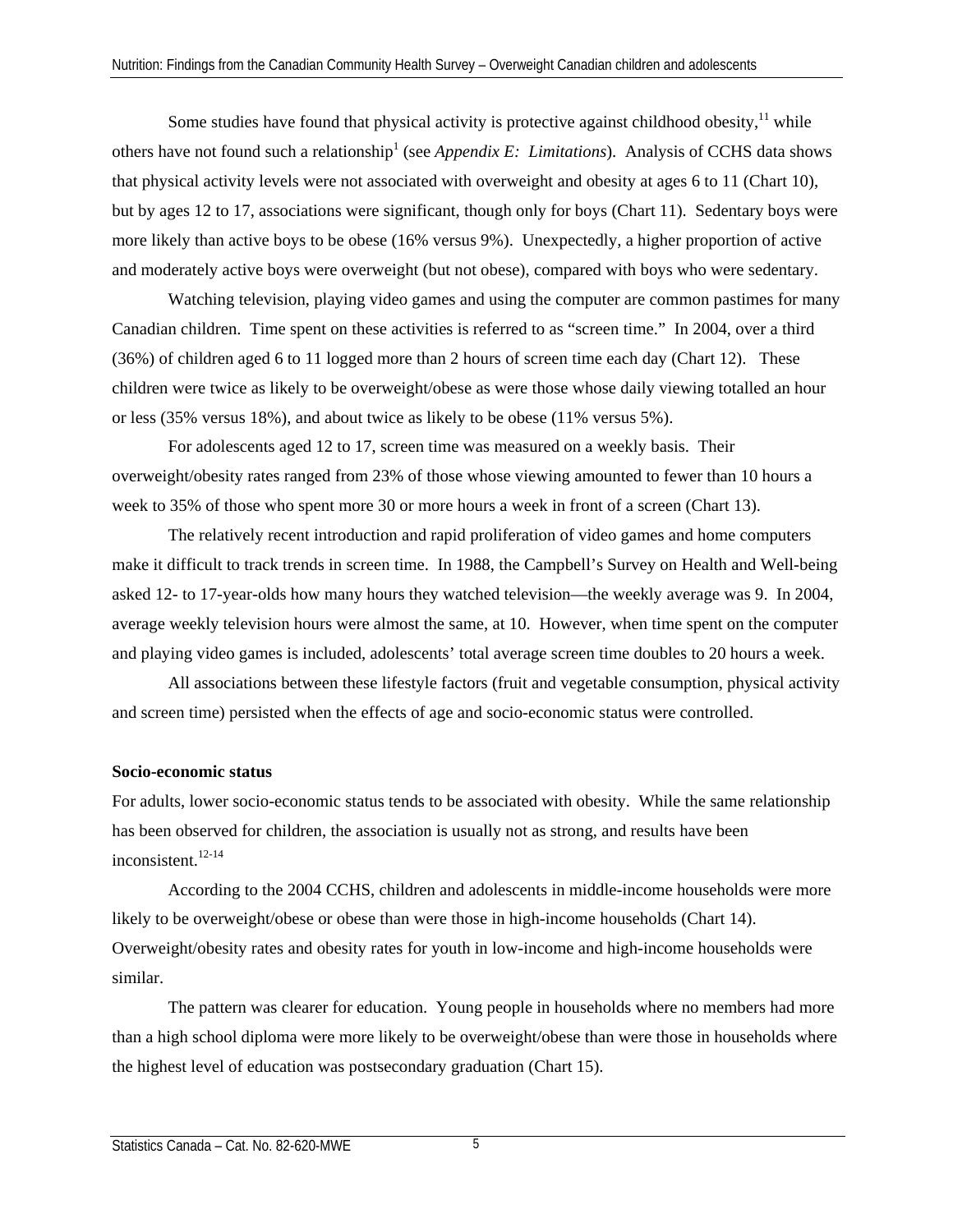#### **Diminished perceptions of health**

In 2004, 18% of adolescents aged 12 to 17 reported that they had at least one diagnosed chronic condition. This rate did not vary significantly whether adolescents were in the normal weight range, overweight (not obese) or obese. Nevertheless, young people's perceptions of their health did differ, depending on their weight (Chart 16). Boys who were obese were much less likely than those whose weight was in the normal range to report their health as excellent or very good. For girls, diminished health perceptions were evident not only among those who were obese, but also among those who were overweight. These associations between weight and health perceptions persisted for both sexes when socio-economic status and the presence of a chronic condition were taken into account.

#### **Conclusion**

The past 25 years have seen a considerable increase in the percentage of Canadian children and adolescents who are overweight or obese. The increase was particularly notable among 12- to 17-yearolds, whose overweight/obesity rate more than doubled, and whose obesity rate tripled.

The burden to the health care system of childhood obesity is difficult to quantify because the related physical health problems are usually not evident until later in life. Nonetheless, the upturn in the prevalence of overweight/obesity among young people is important because overweight/obesity in adolescence often persists into adulthood.<sup>1,7-10</sup> A recent Canadian study based on longitudinal data found that once an adult is overweight, further weight gain is likely; very few return to the normal weight range.<sup>15</sup>

However, some of the factors associated with overweight and obesity among young people are modifiable. Increased consumption of fruit and vegetables, more physical activity and less time devoted to sedentary activities such as watching television and playing video games may help reverse the upward trend.

## **Acknowledgements**

The author thanks Larry MacNabb and Dr. Mark Tremblay for their assistance and helpful suggestions during the analysis, and Wayne Millar for his help in producing the variances estimates based on SUDAAN.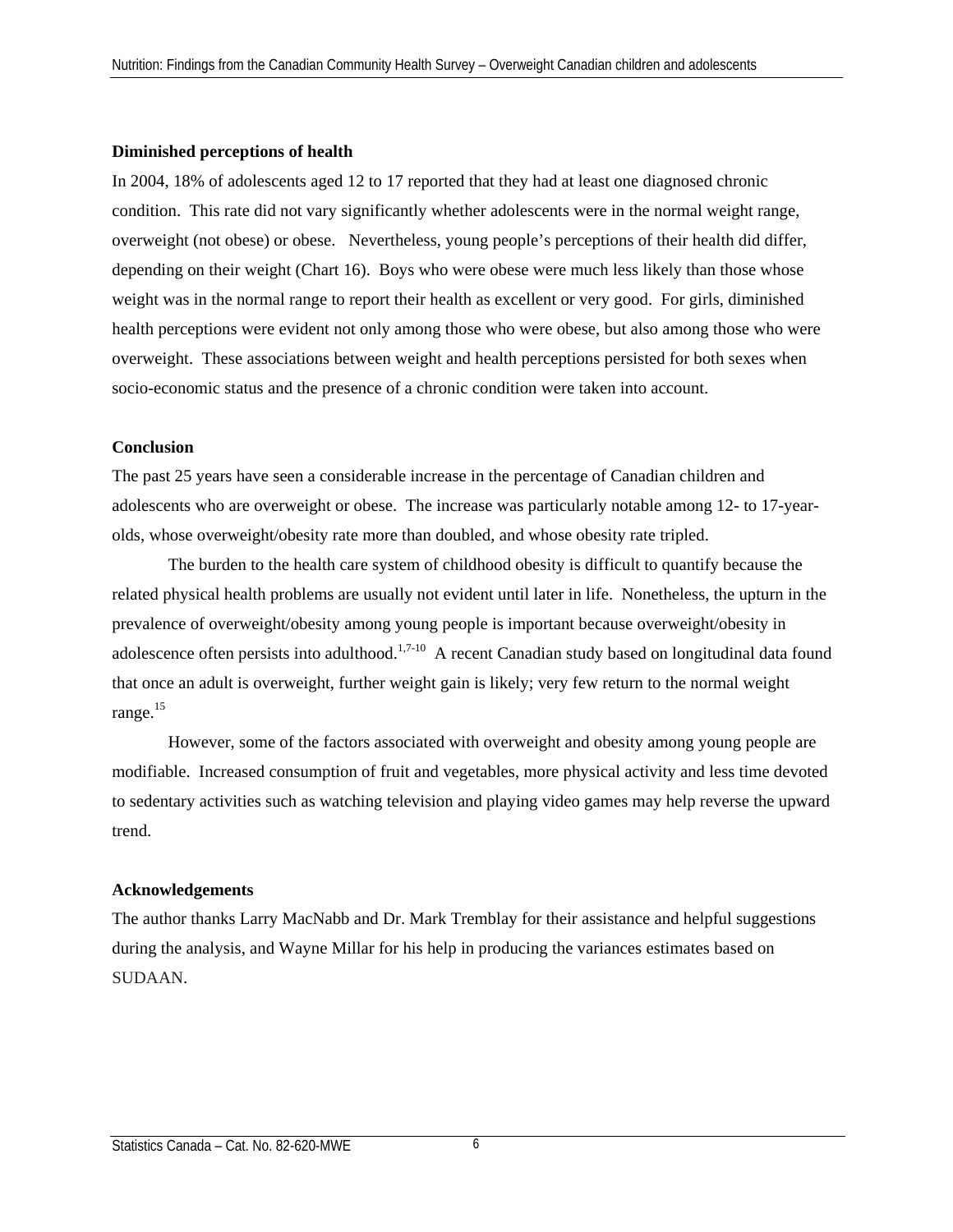# **Appendix A**

#### **Data sources and analytical techniques**

Data from the 2004 Canadian Community Health Survey (CCHS): Nutrition were used to produce overweight and obesity rates for 2- to 17-year-olds. The 2004 CCHS was designed to gather information at the provincial level about the nutritional status of the Canadian population (see http://www.statcan.ca/english/concepts/hs/index.htm#content). The survey does not include residents of the three Territories, Indian reserves and some remote areas, and regular members of the Canadian Armed Forces. The response rate was 76.5%. Measured height and weight were obtained for 66% of the 2- to 17-year-olds who responded to the 2004 CCHS, a total of 8,661 individuals (see *Appendix E: Limitations*).

Overweight and obesity rates of American children and adolescents were estimated from the 1999-2002 National Health and Nutrition Examination Survey (NHANES). The NHANES obtained measured height and weight data for 7,297 children and adolescents.

Historical estimates of Canadian overweight and obesity rates, based on directly measured height and weight, are from on the 1978/79 Canada Health Survey, and for 12- to 17-year-olds, from the 1981 Canada Fitness Survey and the 1988 Campbell's Survey on Health and Well Being. For 12- to 17-yearolds, rates based on self-reported data are from the 2000/01 and 2003 CCHS and the 1994/95, 1996/97 and 1998/99 National Population Health Survey (NPHS). For 2- to 11-years olds, rates based on data reported by parents are from the 1994/95, 1996/97, 1998/99, 2000/01 and 2002/03 National Longitudinal Survey of Children and Youth (NLSCY). In 2002/03, NLSCY estimates could be made only for children aged 2 to 5, since the cross-sectional file does not include records for children aged 6 or older.

Descriptive statistics from the 2004 CCHS were used to estimate the proportion of 2- to 17-yearolds who were overweight and obese in relation to selected characteristics. All estimates were based on the 8,661children and adolescents for whom measured data on height and weight were obtained. Since they accounted for only 66% of children and adolescents who responded to the 2004 CCHS, an adjustment was made to minimize non-response bias. A special sampling weight was created by redistributing the sampling weights of the non-respondents to the respondents, using response propensity classes. Variables such as province, age, sex, household income, race, education, physical activity, fruit and vegetable consumption and chronic conditions were used to create the classes. The classes were created with the CHAID (Chi-Square Automatic Interaction Detector) algorithm available in Knowledge Seeker<sup>16</sup> to identify the characteristics that best split the sample into groups that were dissimilar with respect to response/non-response. This adjusted sampling weight was used to produce all estimates in

7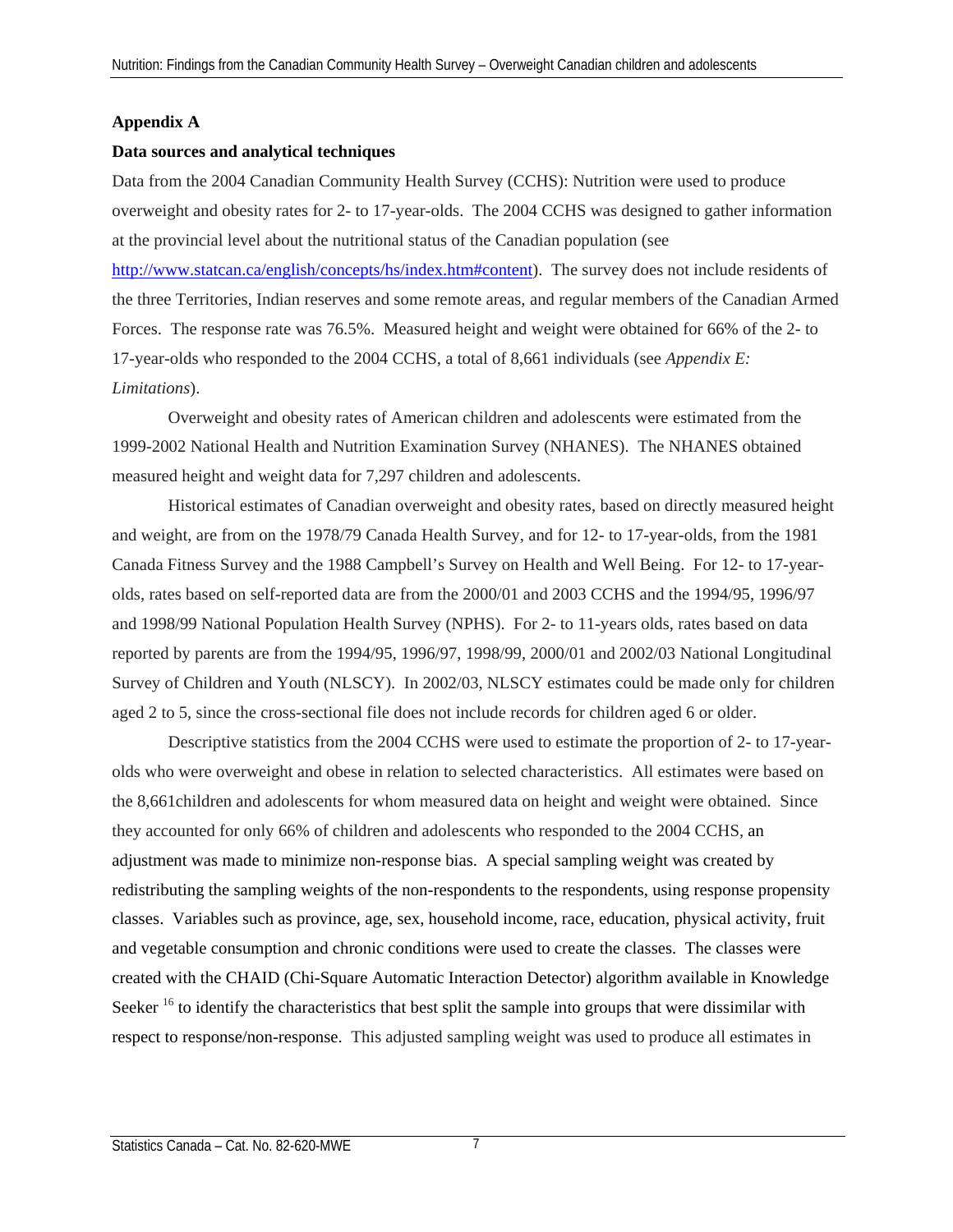this analysis. Standard errors and coefficients of variation were estimated using the bootstrap technique, which accounts for the survey design effects.<sup>17-19</sup>

The American and Canadian historical estimates are based on weighted data. The criteria specified by the International Obesity TaskForce (IOTF) were used to define overweight and obesity among youth (see *Appendix C: Calculating overweight and obesity in children and adolescents*).

Standard errors and coefficients of variation for estimates from the 1978/79 Canada Health Survey and the National Health and Nutrition Examination Survey (NHANES), 1999-2002 were estimated with SUDAAN, which uses a Taylor series linearization method to account for the complex survey sample design.

The body mass index (BMI) distribution (Chart 3) was smoothed by calculating three-point averages. For example, the percentage of the population with a BMI of 23 was calculated by summing the percentage with a BMI of 22, the percentage with a BMI of 23 and the percentage with a BMI of 24, and then dividing the result by 3.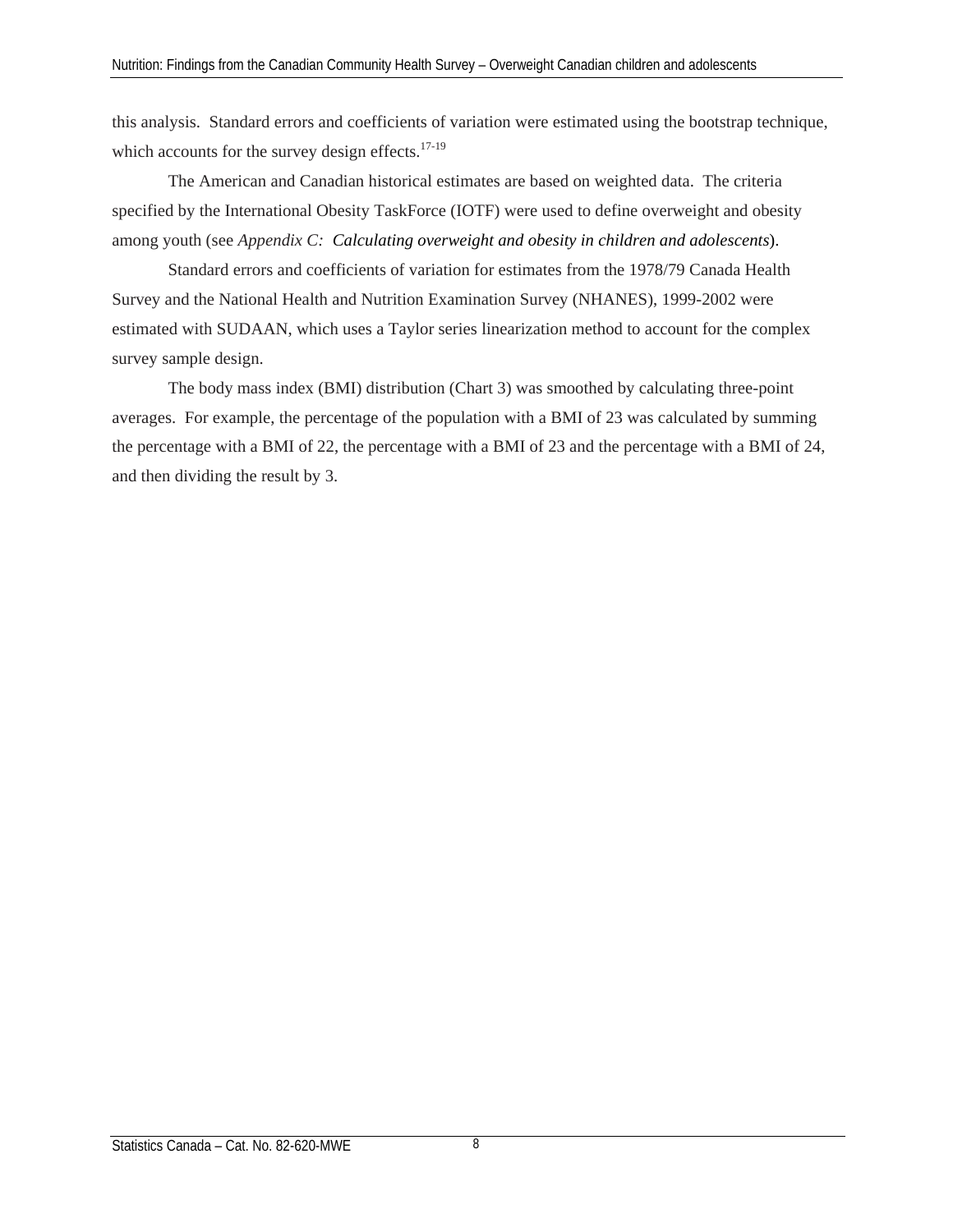## **Appendix B**

#### **Methodology makes a difference**

In the United States, data from the National Health and Nutritional Examination Survey (NHANES) show sharp rises in overweight/obesity rates among children and adolescents between 1976-1980 and 1988- 1994, and again, between 1988-1994 and 1999-2002.<sup>20</sup>

In Canada, because of variations in the methods used to collect information on height and weight, it is difficult to pinpoint when overweight and obesity rates increased. Rates for 12- to 17-year-olds, based on directly measured height and weight, can be calculated for four reference years: 1978/79, 1981, 1988, and 2004 (Chart 17) (see *Appendix A: Data sources and analytical techniques*). These data reveal a small decrease in adolescents' overweight/obesity and obesity rates between 1978/79 and 1981,<sup>21</sup> and then, substantial increases between 1981 and 1988, and again, between 1988 and 2004. Calculations based on self-reported data show a stabilization of rates from 1994/95 to 2003. But between 2003 and 2004, when the collection method changed from self-reported to measured data, overweight/obesity and obesity rates rose sharply. This is not surprising, as self-reports tend to yield lower rates of overweight and obesity. $2-5$ 

Comparisons of the average height and weight of adolescents (ages 12 to 17) in 2003 (selfreported) and 2004 (measured) illustrate these tendencies. In 2004, the average directly measured height of boys and girls was a third of an inch less than the 2003 averages based on self-reports. The directly measured average weight of boys in 2004 was 3 pounds more than in 2003, and for girls, 6 pounds more. As a result, one-year increases in the prevalence of overweight and obesity among adolescents were substantial.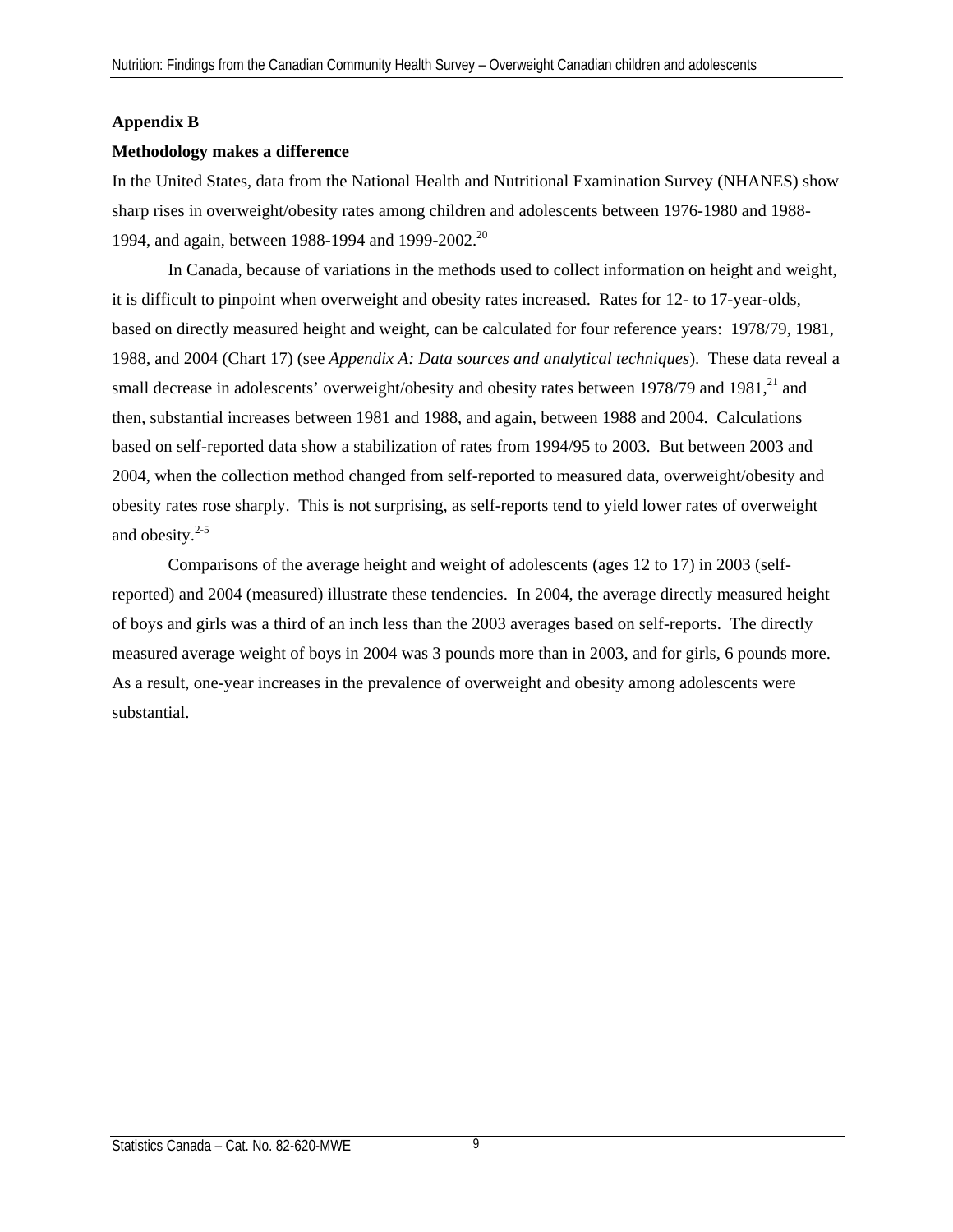|                     | 2003<br>(self-report) | 2004<br>(directly)<br>measured) | <b>Difference</b> |  |
|---------------------|-----------------------|---------------------------------|-------------------|--|
| Boys aged 12 to 17  |                       |                                 |                   |  |
| Average height      | 66.6 inches           | 66.3 inches                     | $-0.3$ inches     |  |
|                     | 169.2 cm              | 168.4 cm                        | $-0.8$ cm         |  |
| Average weight      | 137.1 lb              | $140.4$ lb                      | $3.3$ lb          |  |
|                     | $62.2$ kg             | 63.7 kg                         | $1.5 \text{ kg}$  |  |
| Average BMI         | 21.4                  | 22.3                            | 0.9               |  |
| % overweight/obese  | 24.0%                 | 32.3%                           | 8.3               |  |
| % obese             | 5.7%                  | 11.1%                           | 5.4               |  |
| Girls aged 12 to 17 |                       |                                 |                   |  |
| Average height      | $63.6$ inches         | 63.3 inches                     | $-0.3$ inches     |  |
|                     | 161.5 cm              | 160.8                           | $-0.7$ cm         |  |
| Average weight      | $120.3$ lb            | $126.0$ lb                      | $5.7$ lb          |  |
|                     | 54.6 kg               | 57.2 kg                         | $2.6$ kg          |  |
| Average BMI         | 20.7                  | 22.0                            | 1.3               |  |
| % overweight/obese  | 14.2%                 | 25.8%                           | 11.6              |  |
| % obese             | 3.3%                  | 7.4%                            | 4.1               |  |

Another problem with overweight and obesity rates based on self-reports is variation in the mode of collection. Self-reported data from face-to-face interviews result in higher obesity rates than do data collected from telephone interviews.<sup>22</sup> In 1994/95, almost all interviews were conducted in person; in 1996/97 and 1998/99, most were by telephone; in 2000/01, it was approximately half and half; and in 2003, about one-quarter were in person.

For children aged 2 to 11, reported and measured data reveal a different bias. The data for 1994/95 to 2002/03 come from the National Longitudinal Survey of Children and Youth (NLSCY), in which parents reported the child's height and weight (Charts 18 and 19). A comparison with the directly measured 2004 CCHS data suggests that when parents report on behalf of their children, overweight and obesity rates are higher, largely because parents tend to underestimate their children's height. It is possible that they report the height when the child was last measured, which could be inaccurate given how quickly children of these ages grow. If height is routinely underestimated, the result would be substantial overestimates of overweight and obesity.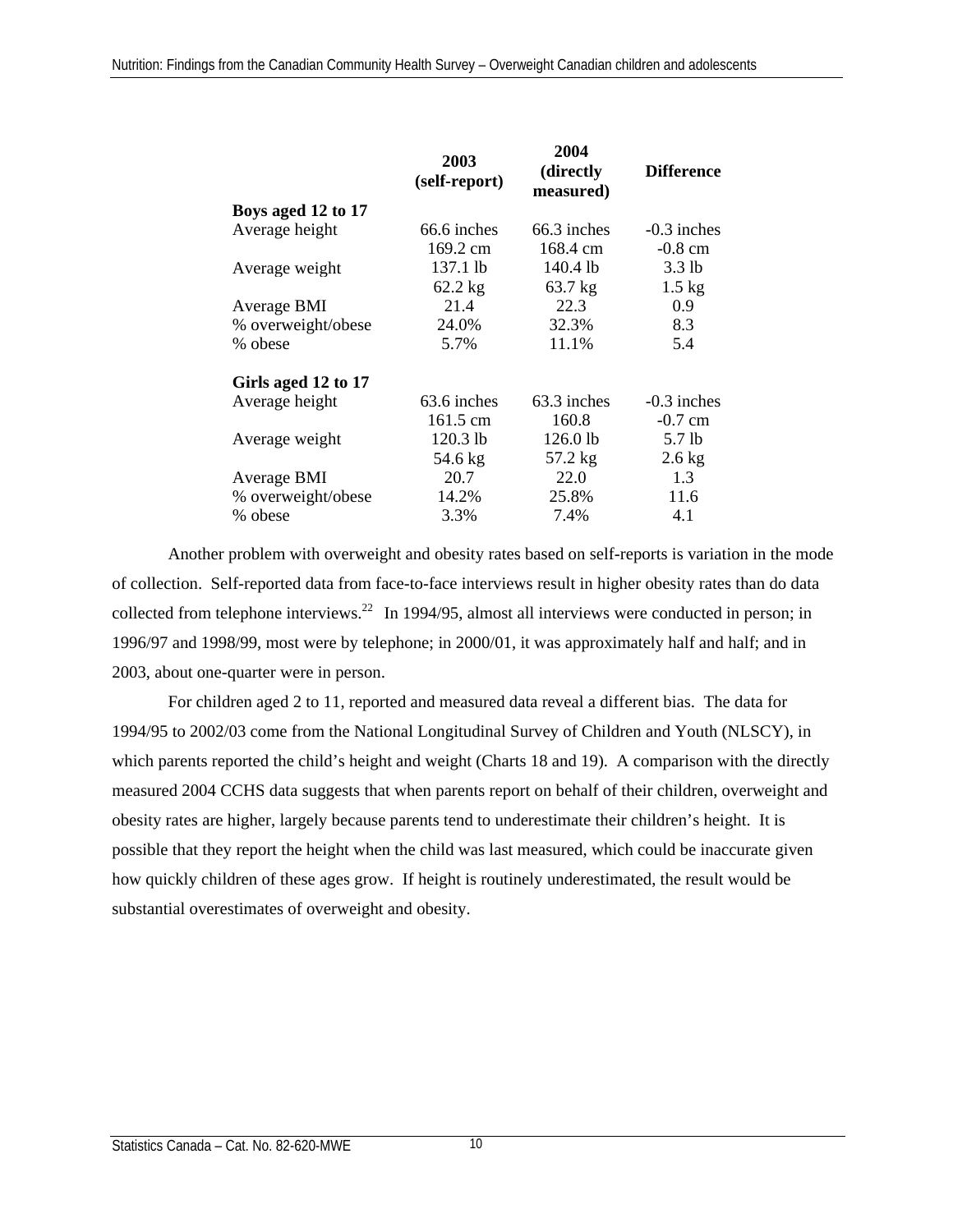|                    | 2004<br>2002/03<br>(reported by<br>(directly<br>parent)<br>measured) |                   | <b>Difference</b> |
|--------------------|----------------------------------------------------------------------|-------------------|-------------------|
| Ages 2 to 5        |                                                                      |                   |                   |
| Average height     | 39.7 inches                                                          | 40.5 inches       | $0.8$ inch        |
|                    | 100.8 cm                                                             | 102.9 cm          | $2.1 \text{ cm}$  |
| Average weight     | 38.2 lb                                                              | 38.5 lb           | $0.3$ lb          |
|                    | $17.4 \text{ kg}$                                                    | $17.5 \text{ kg}$ | $0.1$ kg          |
| Average BMI        | 17.2                                                                 | 16.4              | $-0.8$            |
| % overweight/obese | 36.1%                                                                | 21.5%             | $-14.6$           |
| % obese            | 20.1%                                                                | 6.3%              | $-13.8$           |
|                    |                                                                      |                   |                   |
|                    | 2000/01                                                              | 2004              |                   |
|                    | (reported by                                                         | (directly         | <b>Difference</b> |
|                    | parent)                                                              | measured)         |                   |
| Ages 6 to 11       |                                                                      |                   |                   |
| Average height     | 52.0 inches                                                          | 53.0 inches       | 1.0 inch          |
|                    | 132.1 cm                                                             | 134.6 cm          | $2.5 \text{ cm}$  |
| Average weight     | 70.0 lb                                                              | 73.7 lb           | 3.7 <sub>lb</sub> |
|                    | $31.8 \text{ kg}$                                                    | 33.4 kg           | $1.6 \text{ kg}$  |
| Average BMI        | 18.2                                                                 | 18.1              | $-0.1$            |
| % overweight/obese | 32.1%                                                                | 25.8%             | $-6.3$            |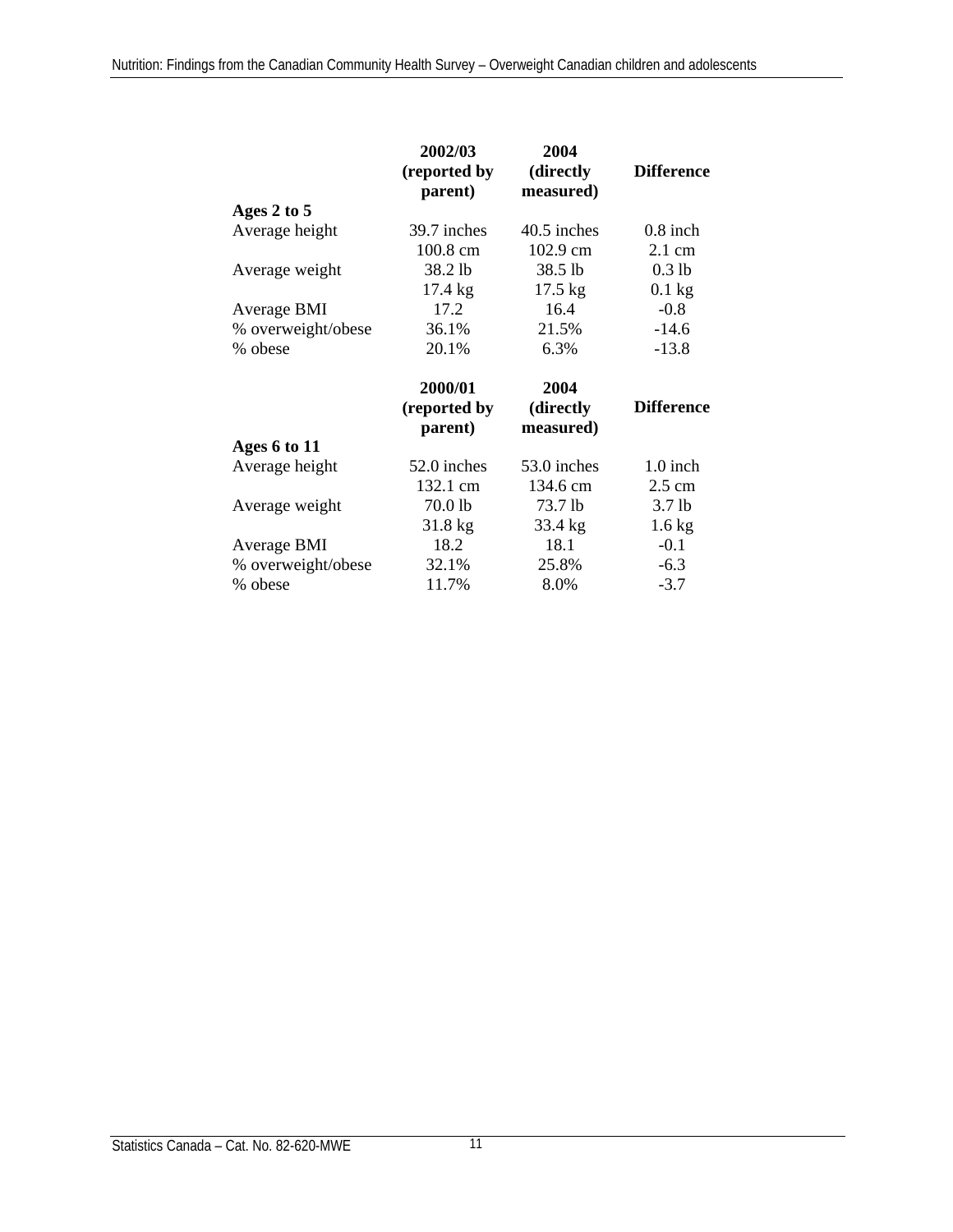# **Appendix C**

## **Calculating overweight and obesity in children and adolescents**

For the 2004 Canadian Community Health Survey, Body Mass Index (BMI) was derived from the child's or adolescent's weight and height as measured by the interviewer, using the formula BMI = (weight in  $\text{kg}$ )/(height in m)<sup>2</sup>.

BMI cut-offs of 25 and 30 are used to classify adults as overweight and obese, based on health risks associated with being in these BMI categories.<sup>6,23</sup> Recently, the International Obesity TaskForce (IOTF) agreed on a new approach to measure overweight and obesity among children and adolescents.<sup>24</sup> Because it is not clear which BMI levels are associated with health risks at younger ages, the group recommended extrapolating the adult cut-offs of 25 and 30 to create sex- and age-specific values. Based on data from the United States, Great Britain, the Netherlands, Brazil, Hong Kong and Singapore, BMI centile curves that passed through the points of 25 and 30 at age 18 were derived. These centile curves were based on data collected between 1963 and 1993.

The overweight and obesity rates presented in this analysis are based on the IOTF criteria. Because sexual maturation influences body fat, the IOTF cut-offs are sensitive to the timing of puberty.<sup>9</sup>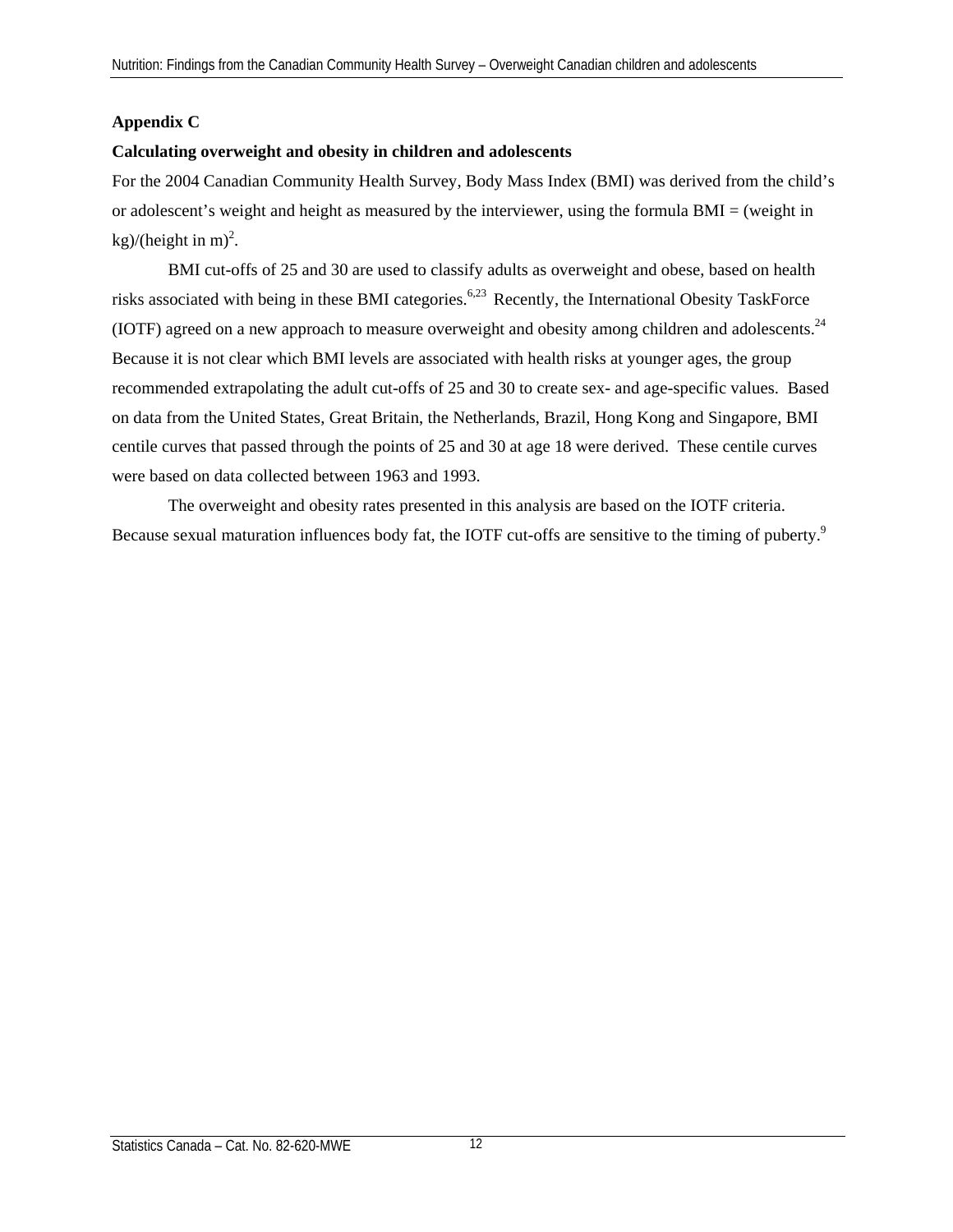|                  | Overweight cut-off<br><b>BMIgreater</b> than or<br>equal to: |              | Obese cut-off<br><b>BMIgreater</b> than or<br>equal to: |              |  |
|------------------|--------------------------------------------------------------|--------------|---------------------------------------------------------|--------------|--|
| Age              |                                                              |              |                                                         |              |  |
| (years)          | <b>Boys</b>                                                  | <b>Girls</b> | <b>Boys</b>                                             | <b>Girls</b> |  |
| 2                | 18.41                                                        | 18.02        | 20.09                                                   | 19.81        |  |
| 2.5              | 18.13                                                        | 17.76        | 19.80                                                   | 19.55        |  |
| 3                | 17.89                                                        | 17.56        | 19.57                                                   | 19.36        |  |
| 3.5              | 17.69                                                        | 17.40        | 19.39                                                   | 19.23        |  |
| $\overline{4}$   | 17.55                                                        | 17.28        | 19.29                                                   | 19.15        |  |
| 4.5              | 17.47                                                        | 17.19        | 19.26                                                   | 19.12        |  |
| 5                | 17.42                                                        | 17.15        | 19.30                                                   | 19.17        |  |
| 5.5              | 17.45                                                        | 17.20        | 19.47                                                   | 19.34        |  |
| 6                | 17.55                                                        | 17.34        | 19.78                                                   | 19.65        |  |
| 6.5              | 17.71                                                        | 17.53        | 20.23                                                   | 20.08        |  |
| $\boldsymbol{7}$ | 17.92                                                        | 17.75        | 20.63                                                   | 20.51        |  |
| 7.5              | 18.16                                                        | 18.03        | 21.09                                                   | 21.01        |  |
| 8                | 18.44                                                        | 18.35        | 21.60                                                   | 21.57        |  |
| 8.5              | 18.76                                                        | 18.69        | 22.17                                                   | 22.18        |  |
| 9                | 19.10                                                        | 19.07        | 22.77                                                   | 22.81        |  |
| 9.5              | 19.46                                                        | 19.45        | 23.39                                                   | 23.46        |  |
| 10               | 19.84                                                        | 19.86        | 24.00                                                   | 24.11        |  |
| 10.5             | 20.20                                                        | 20.29        | 24.57                                                   | 24.77        |  |
| 11               | 20.55                                                        | 20.74        | 25.10                                                   | 25.42        |  |
| 11.5             | 20.89                                                        | 21.20        | 25.58                                                   | 26.05        |  |
| 12               | 21.22                                                        | 21.68        | 26.02                                                   | 26.67        |  |
| 12.5             | 21.56                                                        | 22.14        | 26.43                                                   | 27.24        |  |
| 13               | 21.91                                                        | 22.58        | 26.84                                                   | 27.76        |  |
| 13.5             | 22.27                                                        | 22.98        | 27.25                                                   | 28.20        |  |
| 14               | 22.62                                                        | 23.34        | 27.63                                                   | 28.57        |  |
| 14.5             | 22.96                                                        | 23.66        | 27.98                                                   | 28.87        |  |
| 15               | 23.29                                                        | 23.94        | 28.30                                                   | 29.11        |  |
| 15.5             | 23.60                                                        | 24.17        | 28.60                                                   | 29.29        |  |
| 16               | 23.90                                                        | 24.37        | 28.88                                                   | 29.43        |  |
| 16.5             | 24.19                                                        | 24.54        | 29.14                                                   | 29.56        |  |
| 17               | 24.46                                                        | 24.70        | 29.41                                                   | 29.69        |  |
| 17.5             | 24.73                                                        | 24.85        | 29.70                                                   | 29.84        |  |
| $18 +$           | 25.00                                                        | 25.00        | 30.00                                                   | 30.00        |  |

**Source:** Reference 24

For example, a 7-year-old boy who is 3 feet 11 inches (119 cm) tall would have to weigh at least 56.9 pounds (25.8 kg) (BMI = 17.9) to be considered overweight, and a 13-year-old girl who is 5 feet, 3 inches (160 cm) tall would be considered obese if she weighed 161 pounds (73 kg) (BMI = 28.5).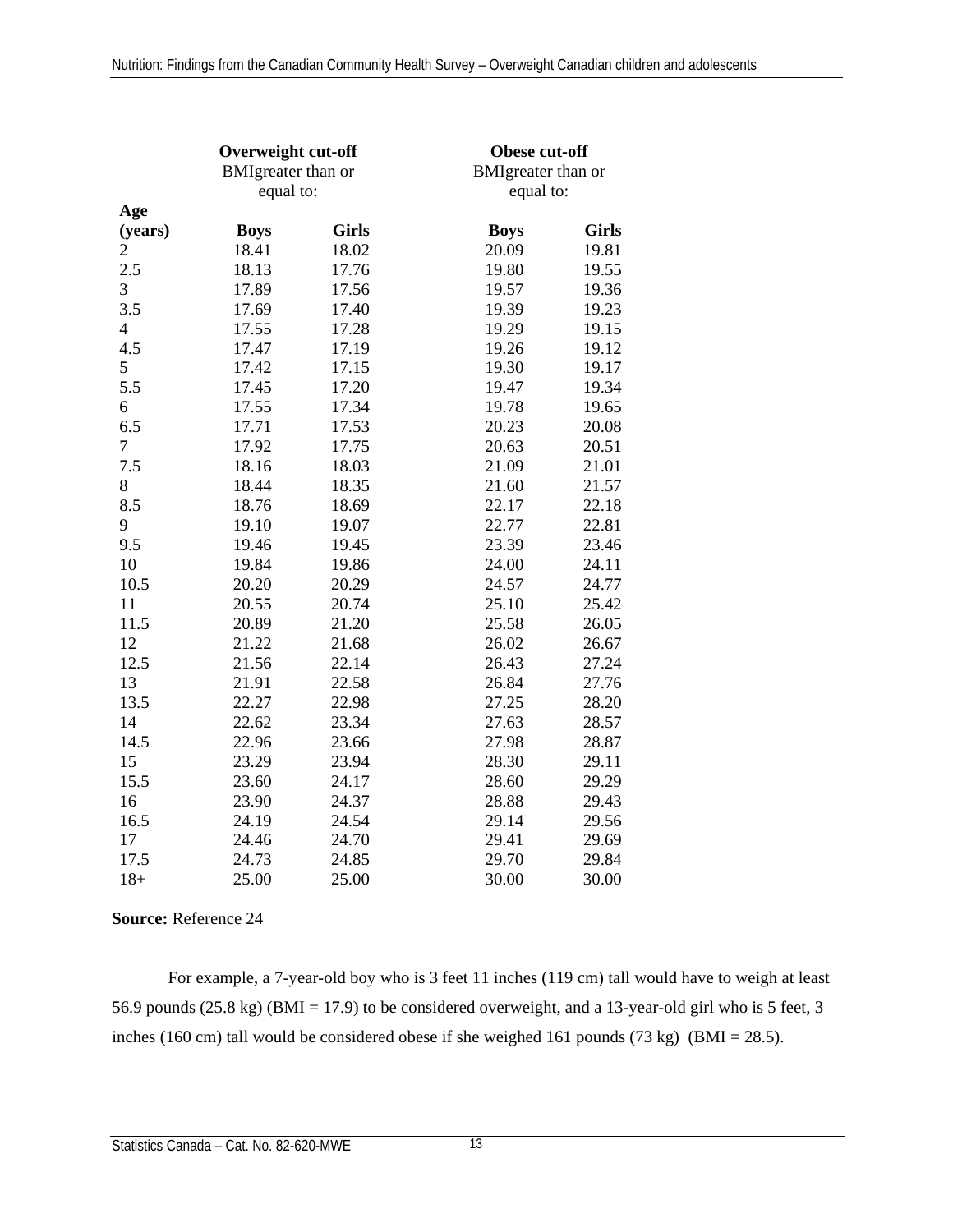Many previous studies have used US growth curves and classified BMIs falling over the 85<sup>th</sup> and 95<sup>th</sup> centiles for age- and sex-specific categories as overweight or obese. While the two methods generally yield similar results, the IOTF reference values tend to give lower estimates for young children and higher estimates for older children. $1,25$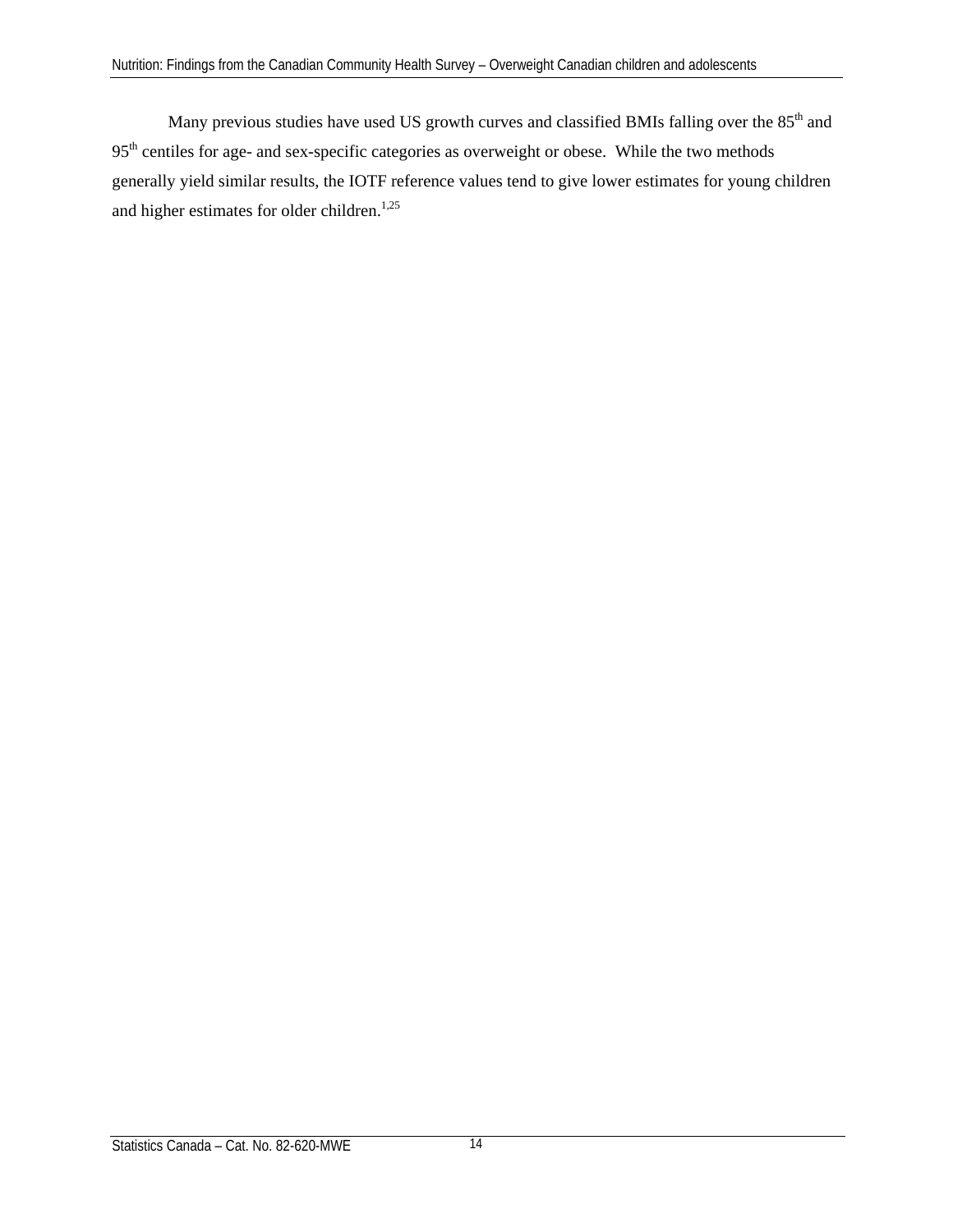# **Appendix D**

## **Definitions**

The *frequency of fruit and vegetable consumption* was assessed with questions from the Behavioural Risk Factor Surveillance System in the United States.<sup>26</sup> Respondents were asked:

- 1) "How often do you usually drink fruit juices such as orange, grapefruit or tomato?" (for example, once a day, three times a week, twice a month)
- 2) "Not counting juice, how often do you usually eat fruit?"
- 3) "How often do you (usually) eat green salad?"
- 4) "How often do you usually eat potatoes, not including French fries, fried potatoes, or potato chips?"
- 5) "How often do you (usually) eat carrots?"
- 6) "Not counting carrots, potatoes or salad, how many servings of other vegetables do you usually eat?" For 6- to 11-year-olds, *physical activity level* was measured by asking, "About how many hours a

week do you usually take part in physical activity (that makes you out of breath or warmer than usual):

- 1) in your free time at school (for example, lunch)?"
- 2) in your class time at school?"
- 3) outside of school while participating in lessons or league or team sports?"

4) outside of school while participating in unorganized activities, either on your own or with friends?" For each item, the response categories were "never," "less than 1 hour per week," "2 to 3 hours per week," "4 to 6 hours a week" or "7 or more hours per week." Total physical activity was derived by taking the mid-point of the response category (0, 0.5, 2.5, 5 or 7) for each of the four items and summing the resulting values.

For 12- to 17-year-olds, *physical activity level* was based on total energy expenditure (EE) during leisure time. EE was calculated from the reported frequency and duration of all of a respondent's leisuretime physical activities in the three months before his or her 2004 CCHS interview and the metabolic energy demand (MET value) of each activity, which was independently established.<sup>27</sup>

 $EE = \Sigma (Ni*Di * METi / 365 \text{ days})$ , where

 $Ni =$  number of occasions of activity i in a year,

 $Di = average duration in hours of activity i, and$ 

 $METi = a constant value for metabolic energy cost of activity i.$ 

An EE of 3 or more kilocalories per day (KKD) was defined as *active*; 1.5 to 2.9 KKD, *moderately active*; and less than 1.5 KKD, *inactive*.

*Screen time* is the amount of time spent watching television or videos, playing video games, or using a computer. Children aged 6 to 11 were asked: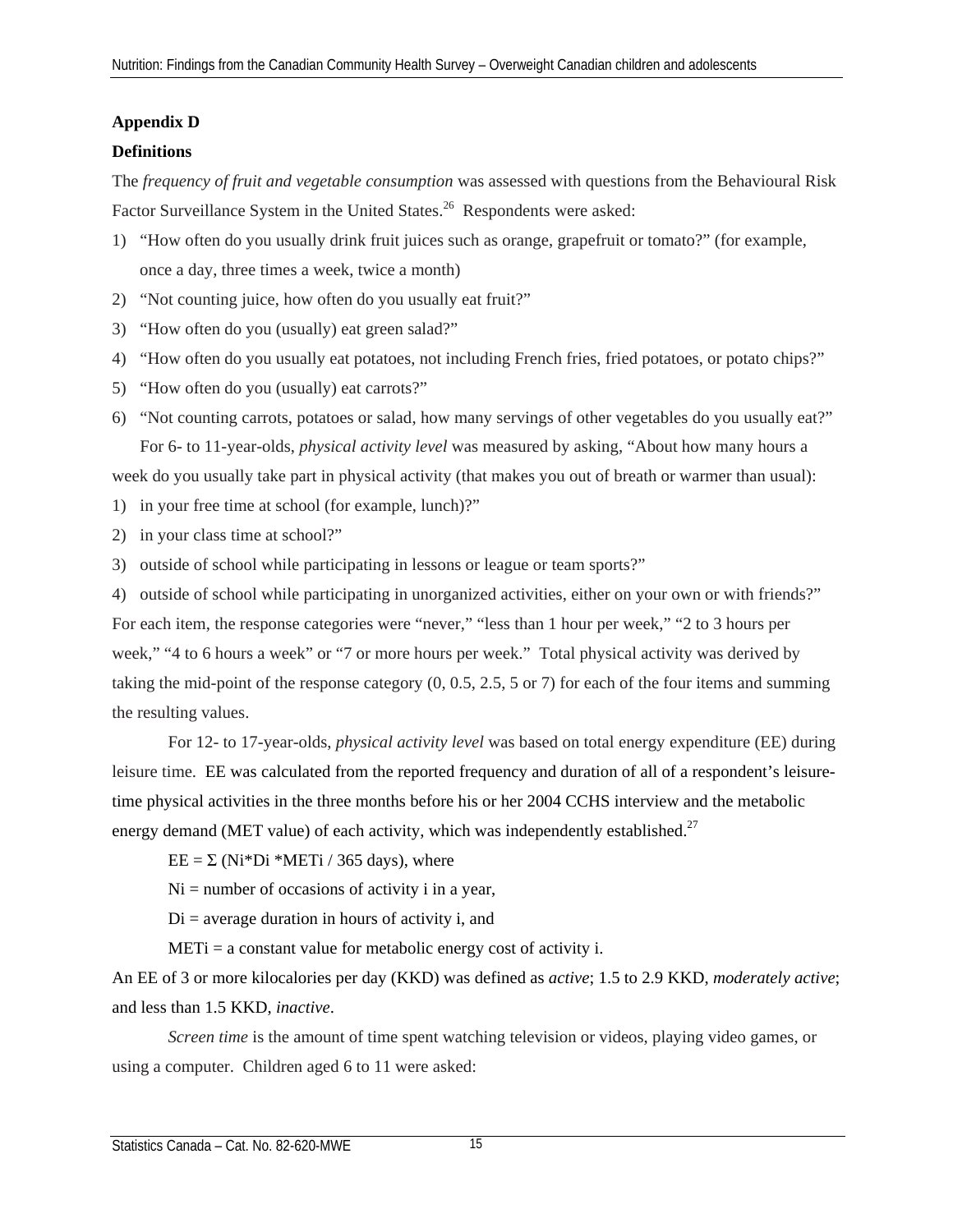- "On average, about how many hours a day do you watch TV or videos or play video games?"
- "On average, about how many hours a day do you spend on a computer, playing games, e-mailing, chatting, surfing the Internet, etc.?"

The response categories were: "I don't watch TV or videos or play video games/I don't use a computer," "less than 1 hour a day," "1 to 2 hours a day," "3 to 4 hours a day," "5 to 6 hours a day," and "7 to more hours a day." Total daily screen time was calculated by combining the time reported in the two questions, using the mid-point of the category  $(0, 0.5, 1.5, 3.5, 5.5, 0.7)$ .

For 12- to 17-year-olds the following questions were asked: "In a typical week in the past three months, how much time did you usually spend:

- on a computer, including playing computer games and using the Internet or the World Wide Web?"
- playing video games, such as SEGA, Nintendo and Playstation?"
- watching television or videos?"

The response categories were: "none," "less than an hour," "1 to 2 hours," "3 to 5 hours," "6 to 10 hours," "11 to 14 hours," "15 to 20 hours," and "more than 20 hours." Total weekly viewing time was derived by taking the mid-point of each response category (0, 0.5, 1.5, 4, 8, 12.5, 17.5, or 20) and summing the resulting values across the three questions.

*Household income* was based on the number of people in the household and total household income from all sources in the 12 months before the interview.

| <b>Household</b><br>income group | People in<br>household | <b>Total household</b><br>Income |
|----------------------------------|------------------------|----------------------------------|
| Lowest                           | 1 to 4                 | Less than $$10,000$              |
|                                  | 5 or more              | Less than $$15,000$              |
| Lower-middle                     | $1 \text{ or } 2$      | \$10,000 to \$14,999             |
|                                  | 3 or 4                 | \$10,000 to \$19,999             |
|                                  | 5 or more              | \$15,000 to \$29,999             |
| Middle                           | $1 \text{ or } 2$      | \$15,000 to \$29,999             |
|                                  | 3 or 4                 | \$20,000 to \$39,999             |
|                                  | 5 or more              | \$30,000 to \$59,999             |
| Upper-middle                     | 1 or 2                 | \$30,000 to \$59,999             |
|                                  | 3 or 4                 | \$40,000 to \$79,999             |
|                                  | 5 or more              | \$60,000 to \$79,999             |
| Highest                          | $1 \text{ or } 2$      | \$60,000 or more                 |
|                                  | 3 or more              | \$80,000 or more                 |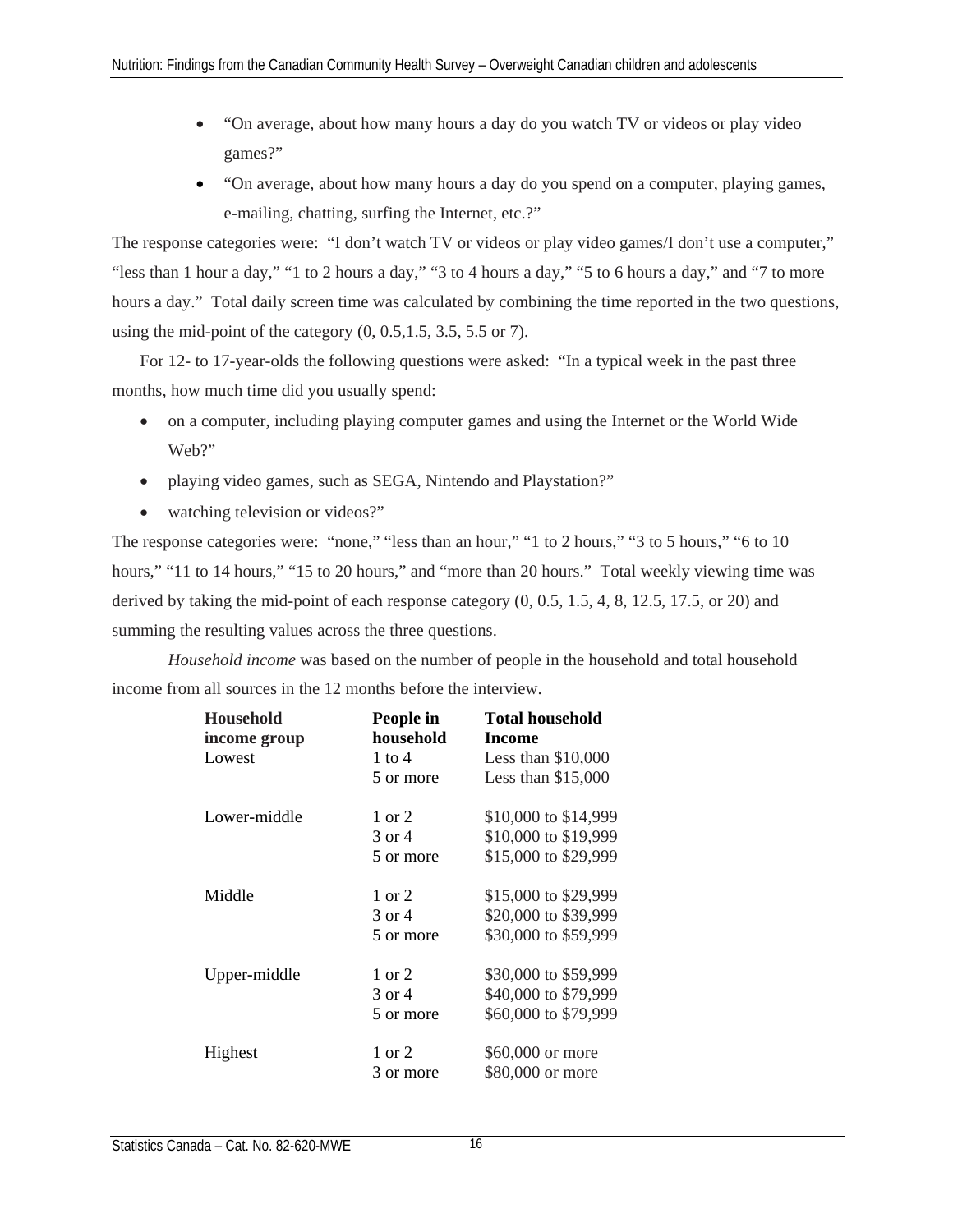Respondents were grouped into three *education* categories based on the highest level of attainment in the household: secondary graduation or less, some postsecondary, and postsecondary graduation.

*Self-perceived health* was assessed with the question, "In general would you say that your health is excellent, very good, good, fair or poor?" For this analysis, children were divided into two groups: those who reported very good and excellent health, and those who did not.

*Ethnicity* was based on the question: "People living in Canada come from many different cultural and racial backgrounds. Are you:

- 1. White?"
- 2. Chinese?"
- 3. South Asian (e.g., East Indian, Pakistani, Sri Lankan, etc.?)"
- 4. Black?"
- 5. Filipino?"
- 6. Latin American?"
- 7. Southeast Asian (e.g., Cambodian, Indonesian, Laotian, Vietnamese, etc.)?"
- 8. Arab?"
- 9. West Asian (e.g., Afghan, Iranian, etc.)?"
- 10. Japanese?"
- 11. Korean?"
- 12. Aboriginal Peoples of North America (North American Indian, Métis, Inuit/Eskimo)?"
- 13. Other specify.

In this analysis, category 1 was used for the comparison with the White population in the United States. To compare ethnic groups within Canada, the following categories were used: White (1); Black (4); Southeast/East Asian (2, 5, 7, 10, 11); off-reserve Aboriginal (12); and Other (3, 6, 8, 9, 13). Multiple responses across the categories defined here were coded to "Other."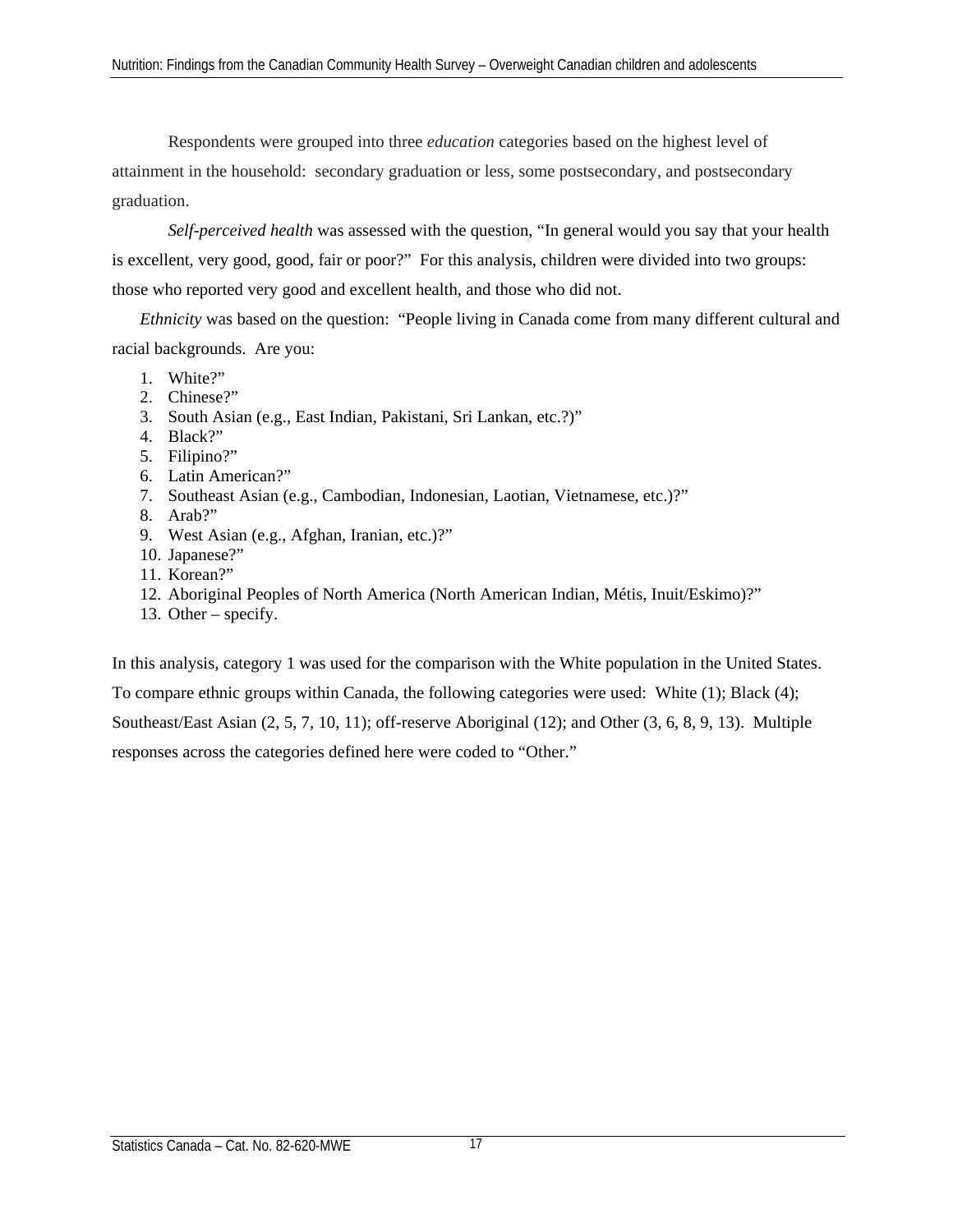# **Appendix E**

## **Limitations**

The response rate to the 2004 Canadian Community Health Survey (CCHS) was 76.5%. For various reasons (availability of the child; parents refusing to have their child measured; adolescents refusing to be measured; and operational problems), directly measured height and weight were obtained for only 65.5% of 2- to 17-year-olds.

| Percentage distribution of respondents aged 2 to 17, by  |                |
|----------------------------------------------------------|----------------|
| response and reasons for non-response to measured height |                |
| and weight                                               | $\blacksquare$ |

|                             |                                | Age group                 |                        |  |  |  |
|-----------------------------|--------------------------------|---------------------------|------------------------|--|--|--|
|                             | <b>Total</b><br>$\frac{6}{10}$ | $2 - 11$<br>$\frac{0}{0}$ | 12-17<br>$\frac{0}{0}$ |  |  |  |
| Total                       | 100.0                          | 100.0                     | <b>100.0</b>           |  |  |  |
| <b>Measured</b>             | 65.5                           | 61.9                      | 70.8                   |  |  |  |
| Not measured - total        | 34.5                           | 38.1                      | 29.2                   |  |  |  |
| <b>Reason</b>               |                                |                           |                        |  |  |  |
| Child not available         | 14.6                           | 24.5                      |                        |  |  |  |
| Refusal                     | 4.4                            | 1.7                       | 8.3                    |  |  |  |
| Measuring equipment         | 7.2                            | 6.2                       | 8.7                    |  |  |  |
| Too tall for interviewer to |                                |                           |                        |  |  |  |
| measure                     | 2.3                            |                           | 4.2                    |  |  |  |
| Telephone interview         | 1.5                            |                           | 3.4                    |  |  |  |
| Interview setting           | 0.9                            |                           | 2.0                    |  |  |  |
| Other                       | 3.6                            | 5.7                       | 2.8                    |  |  |  |
| --- Rate too low to report  |                                |                           |                        |  |  |  |

**Data source:** 2004 Canadian Community Health Survey: Nutrition

Response rates to directly measured height and weight differed significantly by sex, age group and province. Measured data were slightly more likely to have been obtained for boys than for girls. The response rate was lowest for 2- to 5-year-olds (55%), and highest for adolescents (71%). At 56%, Ontario's response rate was particularly low.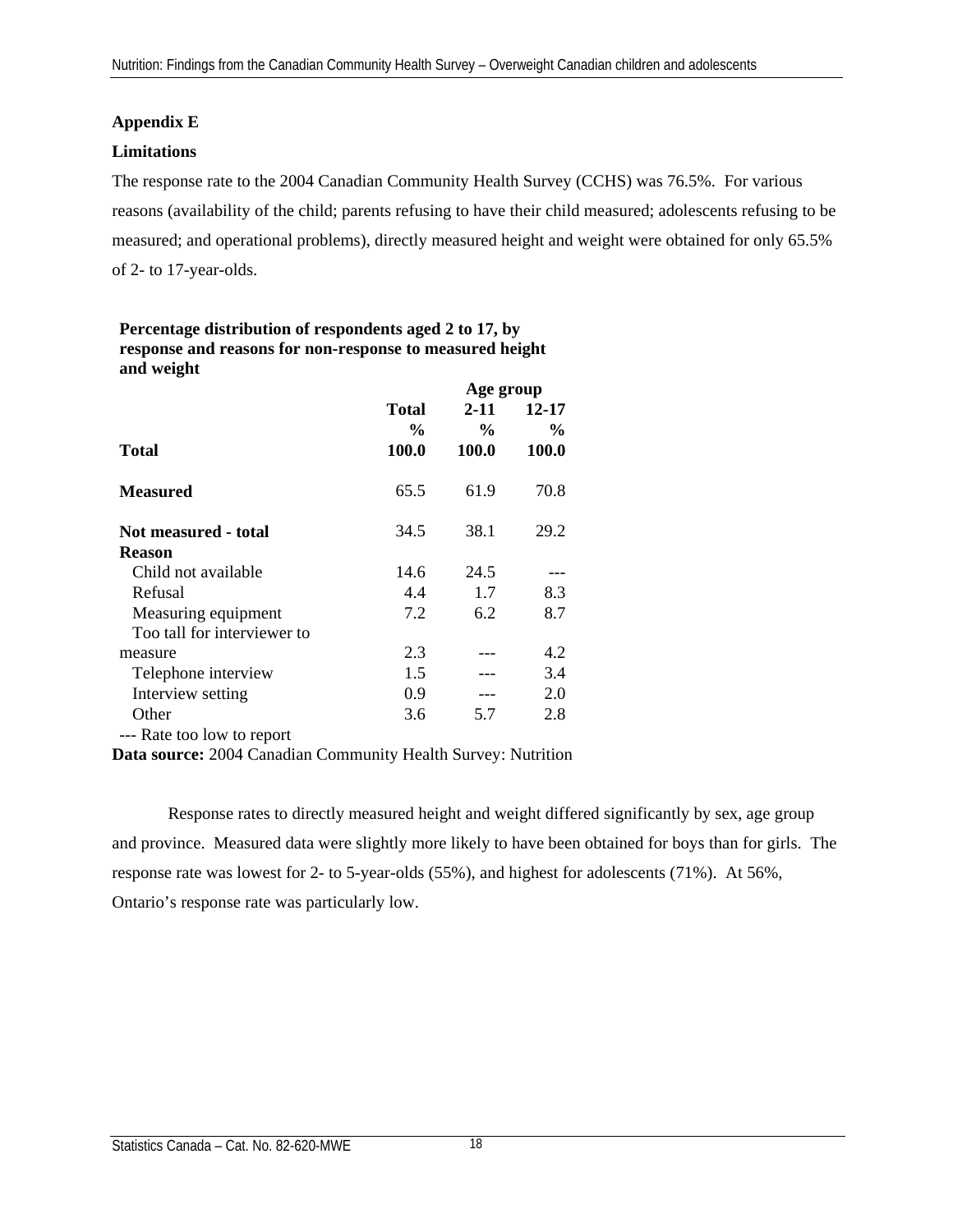|                |    | Response rates to directly measured height and weight |      |  |
|----------------|----|-------------------------------------------------------|------|--|
|                | %  |                                                       | $\%$ |  |
| <b>Overall</b> | 66 | <b>Province</b>                                       |      |  |
| <b>Sex</b>     |    | Newfoundland                                          | 74   |  |
|                |    | Prince Edward                                         |      |  |
| <b>Boys</b>    | 64 | Island                                                | 72   |  |
| Girls          | 67 | Nova Scotia                                           | 77   |  |
|                |    | New Brunswick                                         | 71   |  |
| Age group      |    | Quebec                                                | 73   |  |
| $2 - 5$        | 55 | Ontario                                               | 56   |  |
| $6-11$         | 66 | Manitoba                                              | 76   |  |
| 12-17          | 71 | Saskatchewan                                          | 71   |  |
|                |    | Alberta                                               | 69   |  |
|                |    | <b>British Columbia</b>                               | 71   |  |

**Response rates to directly measured height and weight**

↑ Significantly higher than overall rate

↓ Significantly lower than overall rate

 **Data source:** 2004 Canadian Community Health Survey: Nutrition

The response rate was not associated with fruit and vegetable consumption, leisure-time physical activity, screen time, household income, highest level of education in the household, the presence of a chronic condition, or self-perceived health.

Because it is difficult to measure physical activity, evidence of a relationship between energy expenditure and overweight and obesity among children and adolescents is lacking in many studies.<sup>28</sup> In the 2004 CCHS, parents of children aged 6 to 11 were asked about activities that increased the child's heart rate and made him/her feel out of breath some of the time (see *Appendix D: Definitions*). The child was encouraged to participate in answering these questions. The degree to which parents and/or children can accurately recall and report such information is unknown and may affect associations with overweight and obesity. Adolescents were asked about their leisure-time physical activities over the past three months. Again, there may have been recall problems, and leisure-time may not reflect overall physical activity because school and work were excluded.

The questions about fruit and vegetable consumption asked the *number of times* fruit and vegetables were consumed per day, but not the *amounts* consumed. Because the questions did not specify portion size, compliance with daily intake recommendations, such as the Canada Food Guide, cannot be assessed.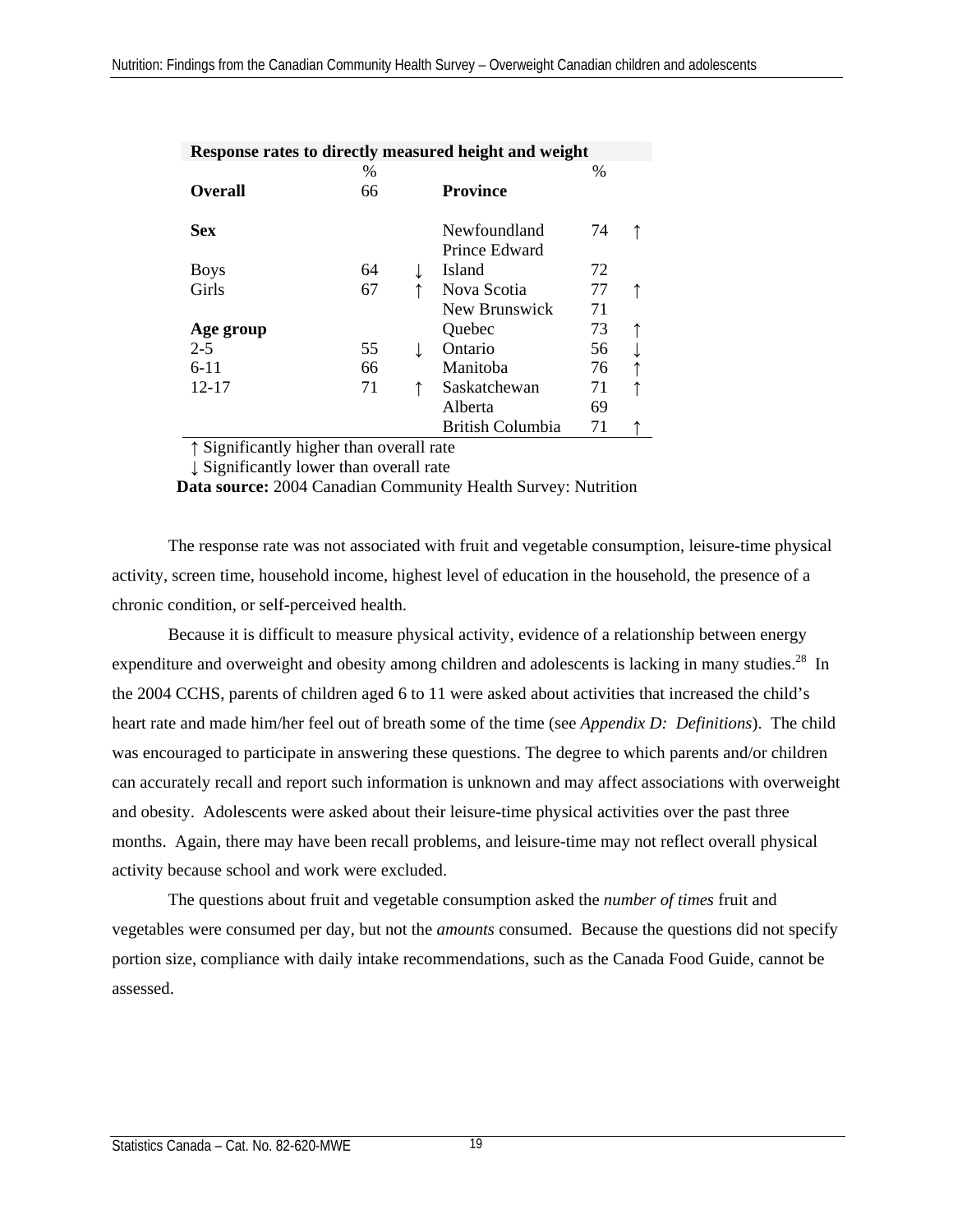# **References**

1 Lobstein T, Baur L, Uauy R. Obesity in children and young people: A crisis in public health. *Obesity Reviews* 2004; 5(Suppl. 1): 4-85.

2 Booth ML, Hunter C, Gore CJ, et al. The relationship between body mass index and waist circumference: implications for estimates of the population prevalence of overweight. *International Journal of Obesity and Related Metabolic Disorders* 2000; 24(8): 1058-61.

3 Roberts RJ. Can self-reported data accurately describe the prevalence of overweight? *Public Health* 1995; 109(4): 275-84.

4 Rowland ML. Reporting bias in height and weight data. *Statistical Bulletin of the Metropolitan Insurance Company* 1989; 70(2): 2-11.

5 Strauss RS. Comparison of measured and self-reported weight and height in a cross-sectional sample of young adolescents. *International Journal of Obesity and Related Metabolic Disorders* 1999; 23(8): 904-8.

6 World Health Organization. *Physical Status: The Use and Interpretation of Anthropometry, Report of the WHO Expert Committee* (WHO Technical Report Series, No. 854). Geneva: World Health Organization, 1995.

7 Guo SS, Wu W, Chumlea WC, et al. Predicting overweight and obesity in adulthood from body mass index values in childhood and adolescence. *American Journal of Clinical Nutrition* 2002; 76(3): 653-8.

8 Whitaker RC, Wright JA, Pepe MS, et al. Predicting obesity in young adulthood from childhood and parental obesity. *New England Journal of Medicine* 1997; 337(13): 869-73.

9 Cole TJ, Rolland-Cachera MF. Measurement and Definition. In: Burniat W, Cole T, Lissau I, et al, eds. *Childhood and Adolescent Obesity: Causes and Consequences, Prevention and Management*. Cambridge: Cambridge University Press, 2002: 3-27.

10 Koplan JP, Liverman CT, Kraak VI. *Preventing Childhood Obesity: Health in the Balance*. Washington, D.C.: The National Academies Press, 2005.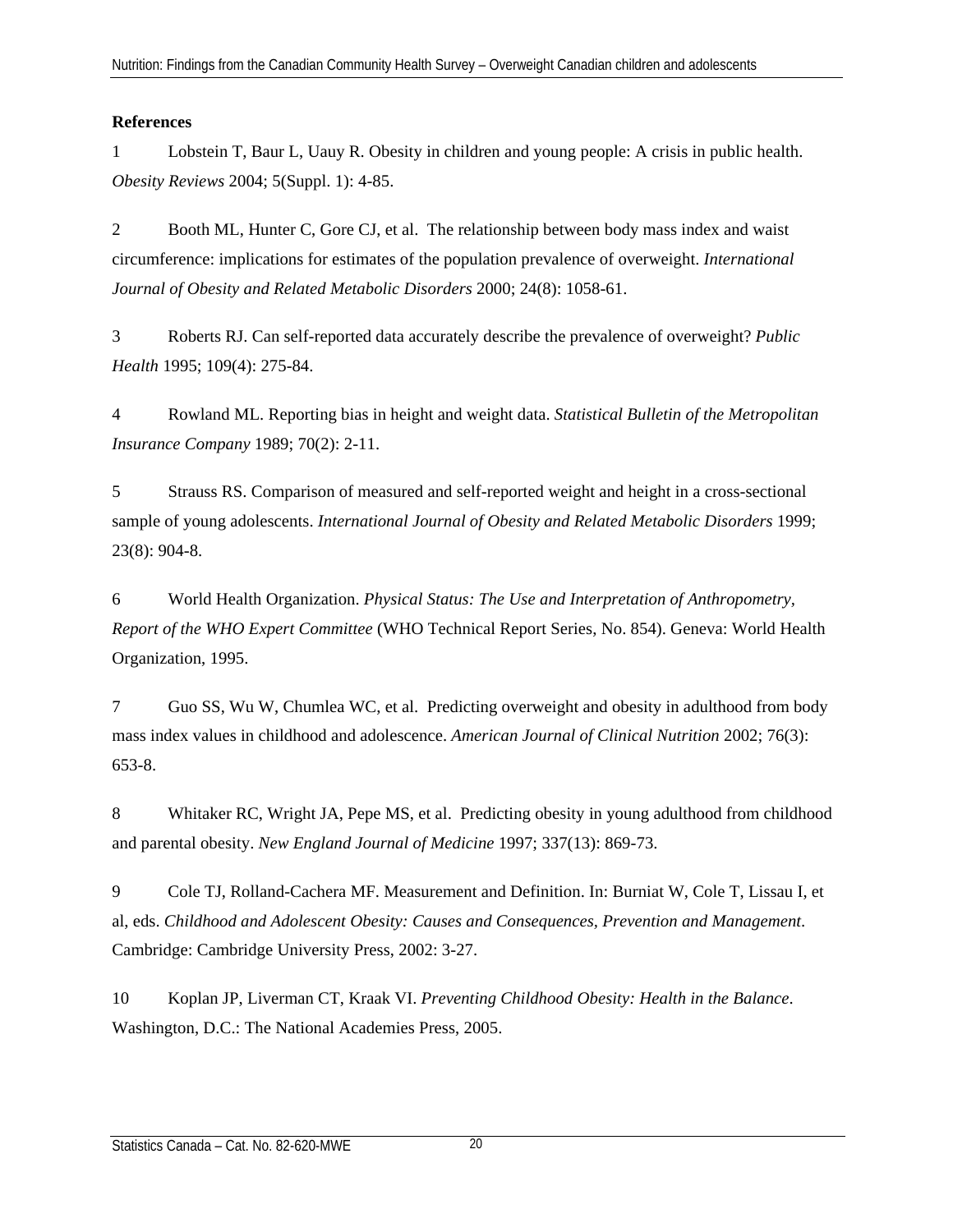11 Tremblay MS, Willms JD. Is the Canadian childhood obesity epidemic related to physical inactivity? *International Journal of Obesity and Related Metabolic Disorders* 2003; 27(9): 1100-5.

12 Guillaume M, Lissau I. Epidemiology. In: Burniat W, Cole T, LissauI, et al, eds. *Childhood and Adolescent Obesity: Causes and Consequences, Prevention and Management*. Cambridge: Cambridge University Press, 2002: 28-49.

13 Hill AJ, Lissau I. Psychosocial factors. In: Burniat W, Cole T, Lissau I, et al, eds. *Childhood and Adolescent Obesity: Causes and Consequences, Prevention and Management*. Cambridge: Cambridge University Press, 2002: 109-27.

14 Willms JD, Tremblay MS, Katzmarzyk PT. Geographic and demographic variation in the prevalence of overweight Canadian children. *Obesity Research* 2003; 11(5): 668-73.

15 Le Petit C, Berthelot J-M. Obesity: A Growing Issue. Available at: *http://www.statcan.ca/english/research/82-618-MIE/82-618-MIE2005003.htm*.

16 ANGOSS Software. *Knowledge Seeker IV for Windows - User's Guide*. ANGOSS Software International Limited, 1995.

17 Rao JNK, Wu CFJ, Yue K. Some recent work on resampling methods for complex surveys. *Survey Methodology* (Statistics Canada, Catalogue 12-001) 1992; 18(2): 209-17.

18 Rust KF, Rao JNK. Variance estimation for complex surveys using replication techniques. *Statistical Methods in Medical Research* 1996; 5: 281-310.

19 Yeo D, Mantel H, Liu TP. Bootstrap variance estimation for the National Population Health Survey. *Proceedings of the Annual Meeting of the American Statistical Association, Survey Research Methods Section*, *August 1999.* Baltimore: American Statistical Association, 1999.

20 National Center for Health Statistics. *Health, United States, 2004: With Chartbook on the Trends of the Health of Americans.* Hyattsville, Maryland: 2004.

21 Torrance GM, Hooper MD, Reeder BA. Trends in overweight and obesity among adults in Canada (1970-1992): evidence from national surveys using measured height and weight. *International Journal of Obesity* 2002; 26: 797-804.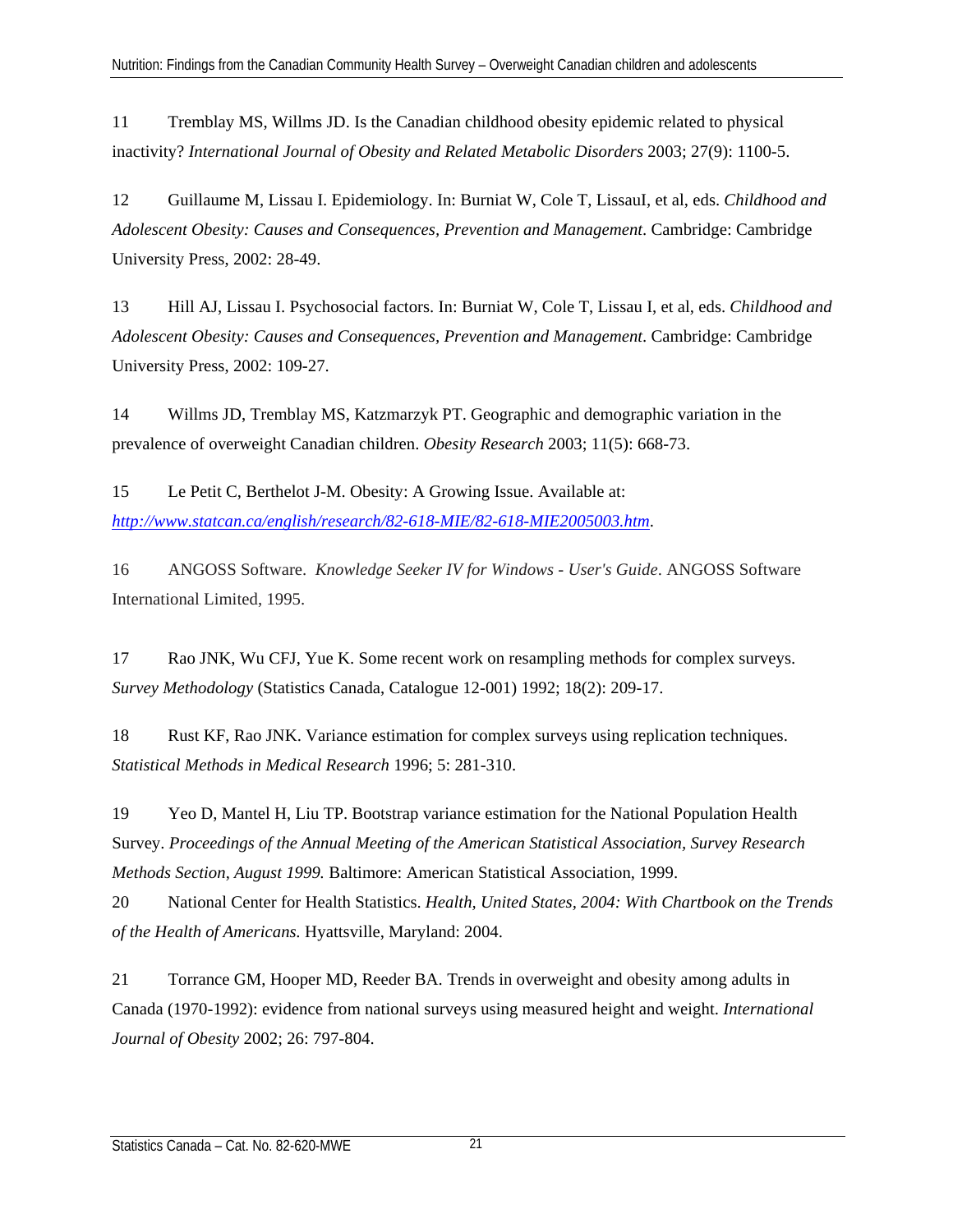22 St-Pierre M, Béland Y. Mode effects in the Canadian Community Health Survey: A comparison of CAPI and CATI. *Proceedings of the Annual Meeting of the American Statistical Association, Survey Research Methods Section*, *August 2004.* Toronto: American Statistical Association, 2004.

23 Health Canada. *Canadian Guidelines for Body Weight Classification in Adults* (Catalogue H49- 179) Ottawa: Health Canada, 2003.

24 Cole TJ, Bellizzi MC, Flegal KM, et al. Establishing a standard definition for child overweight and obesity worldwide: international survey. *British Medical Journal* 2000; 320(7244): 1240-3.

 25 Flegal KM, Ogden CL, Wei R, et al. Prevalence of overweight in US children: a comparison of US growth charts from the Centers for Disease Control and Prevention with other reference values for body mass index. *American Journal of Clinical Nutrition* 2001; 73(6): 1086-93.

26 Serdula M, Coates R, Byers T, et al. Evaluation of a brief telephone questionnaire to estimate fruit and vegetable consumption in diverse study populations. *Epidemiology* 1993; 4(5): 455-63.

27 Stephens T, Craig CL, Ferris BF. Adult physical activity in Canada: findings from the Canada Fitness Survey. *Canadian Journal of Public Health* 1986; 77(4): 285-90.

28 Schutz Y, Maffeis C. Physical activity. In: Burniat W, Cole T, Lissau I, et al, eds. *Childhood and Adolescent Obesity: Causes and Consequences, Prevention and Management*. Cambridge: Cambridge University Press, 2002: 93-108.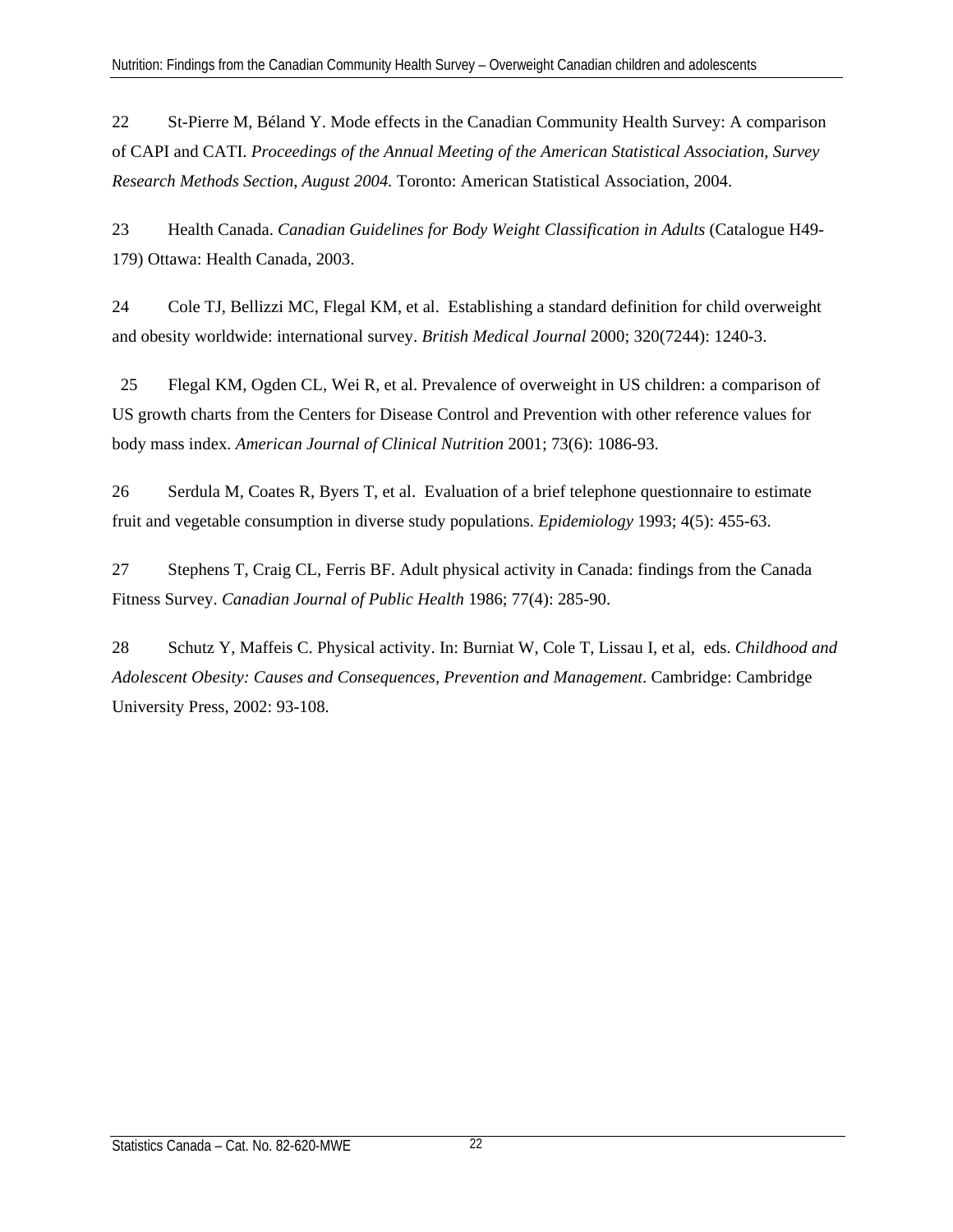**Overweight and obesity rates, by sex, household population aged 2 to 17, Canada excluding territories, 1978/79 and 2004**



**Data sources:** 2004 Canadian Community Health Survey: Nutrition; Canada Health Survey 1978/79<br>\* Significantly different from estimate for 1978/79 (p < 0.05)<br>E Coefficient of variation between 16.6% and 33.3% (interpret wi

**Chart 2**

**Overweight and obesity rates, by age group, household population aged 2 to 17, Canada excluding territories, 1978/79 and 2004**



**Data sources:** 2004 Canadian Community Health Survey: Nutrition; Canada Health Survey 1978/79

**Note:** The obesity rates for the 2-5 and 6-11 age groups from the 1978/79 Canada Health Survey have coefficients of variation greater than<br>33.3%; therefore, the estimates are not releasable.<br>E Coefficient of variation bet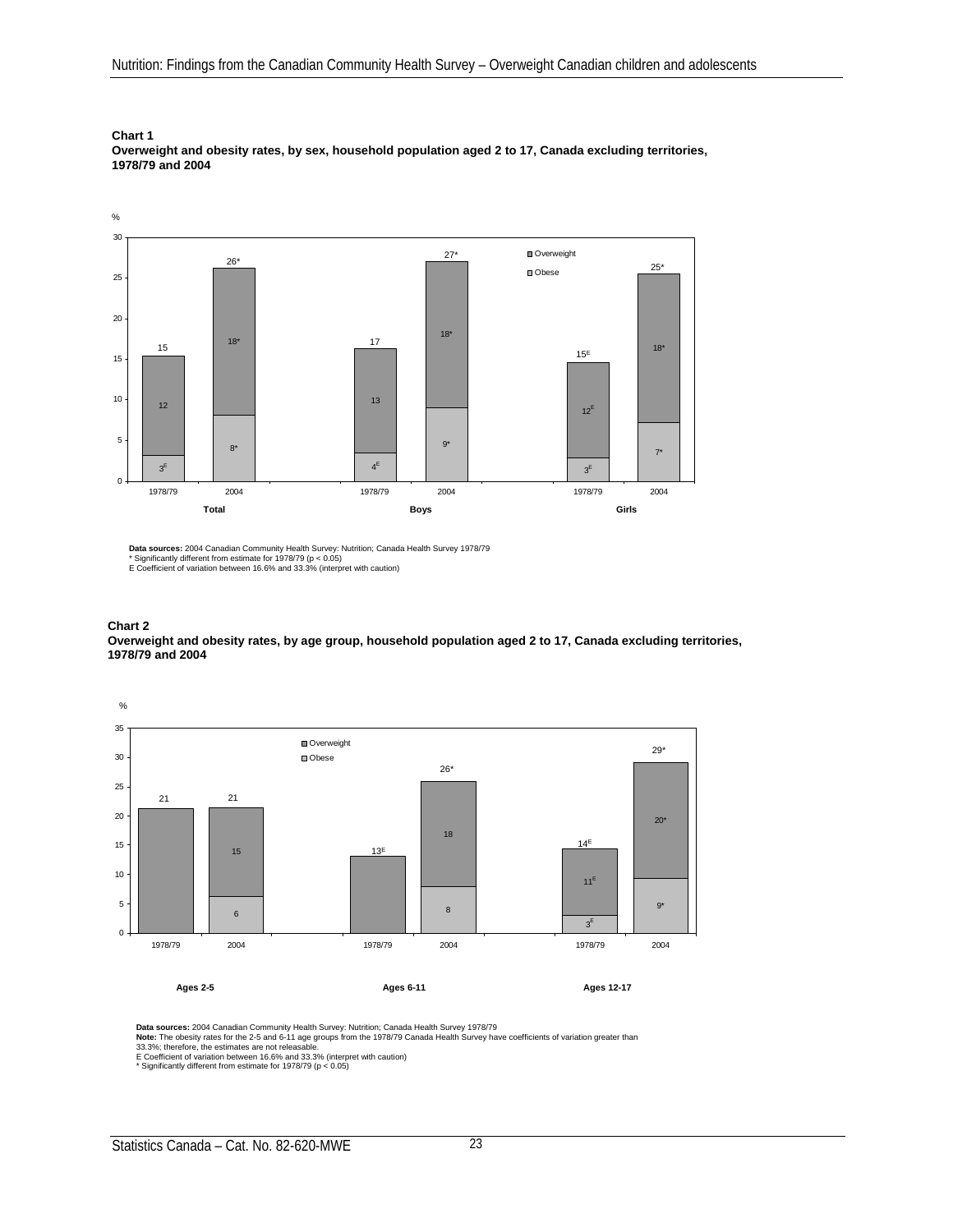



**Data sources**: 2004 Canadian Community Health Survey: Nutrition; Canada Health Survey 1978/79





**Data source:** 2004 Canadian Community Health Survey: Nutrition E Coefficient of variation between 16.6% and 33.3% (interpret with caution)

\* Significantly different from estimate for Canada (p < 0.05)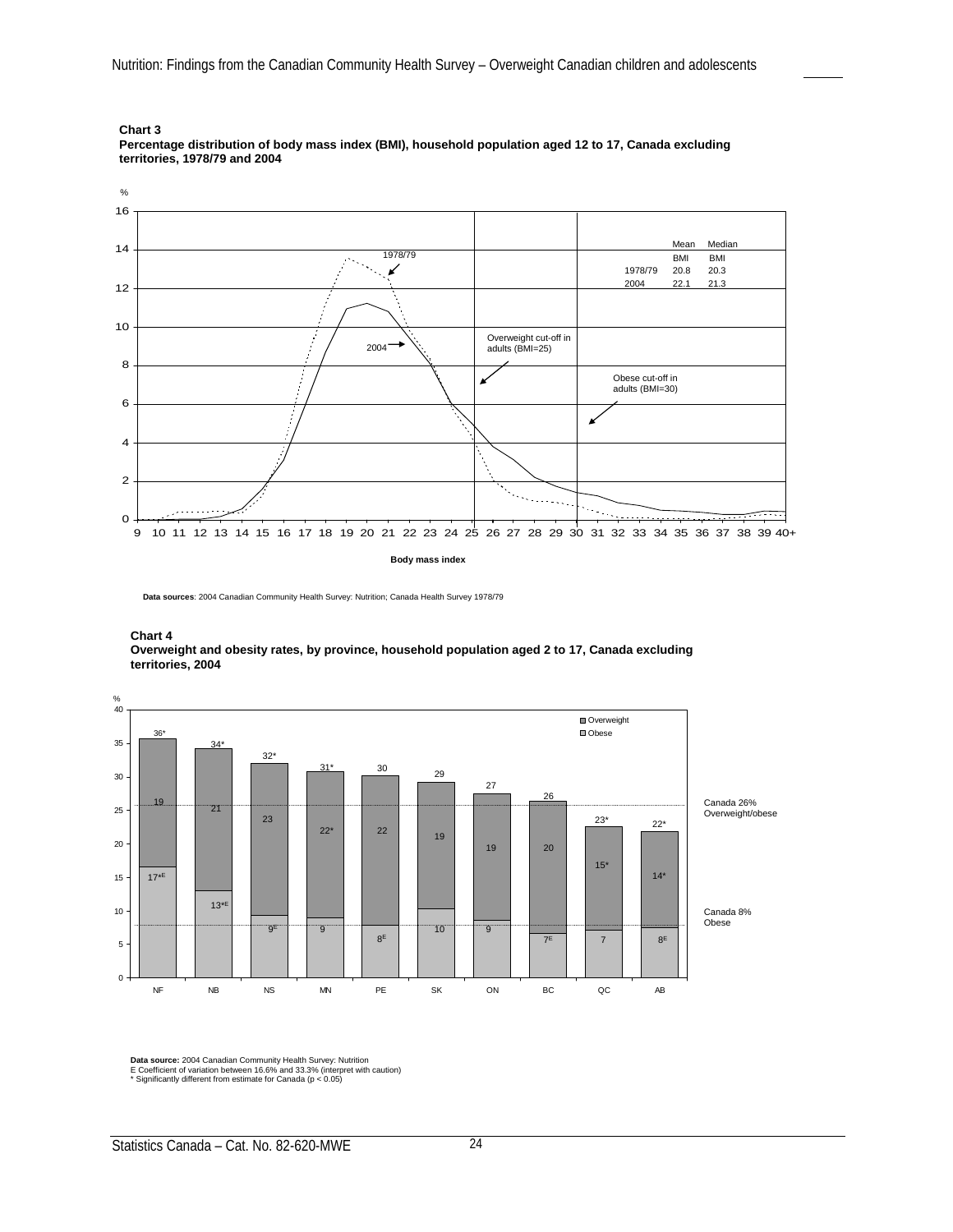

**Chart 5 Overweight and obesity rates, by sex, household population aged 2 to 17, Canada (2004) and United States (1999-2002)**

**Data sources:** 2004 Canadian Community Health Survey: Nutrition; 1999-2002 National Health and Nutrition Examination Survey \* Significantly different from estimate for Canada (p < 0.05)

#### **Chart 6**

**Overweight and obesity rates, by sex and age group, household population aged 2 to 17, Canada (2004) and United States (1999-2002)**



**Data sources**: 2004 Canadian Community Health Survey: Nutrition; 1999-2002 National Health and Nutrition Examination Survey<br>E Coefficient of variation between 16.6% and 33.3% (interpret with caution)<br>\* Significantly diffe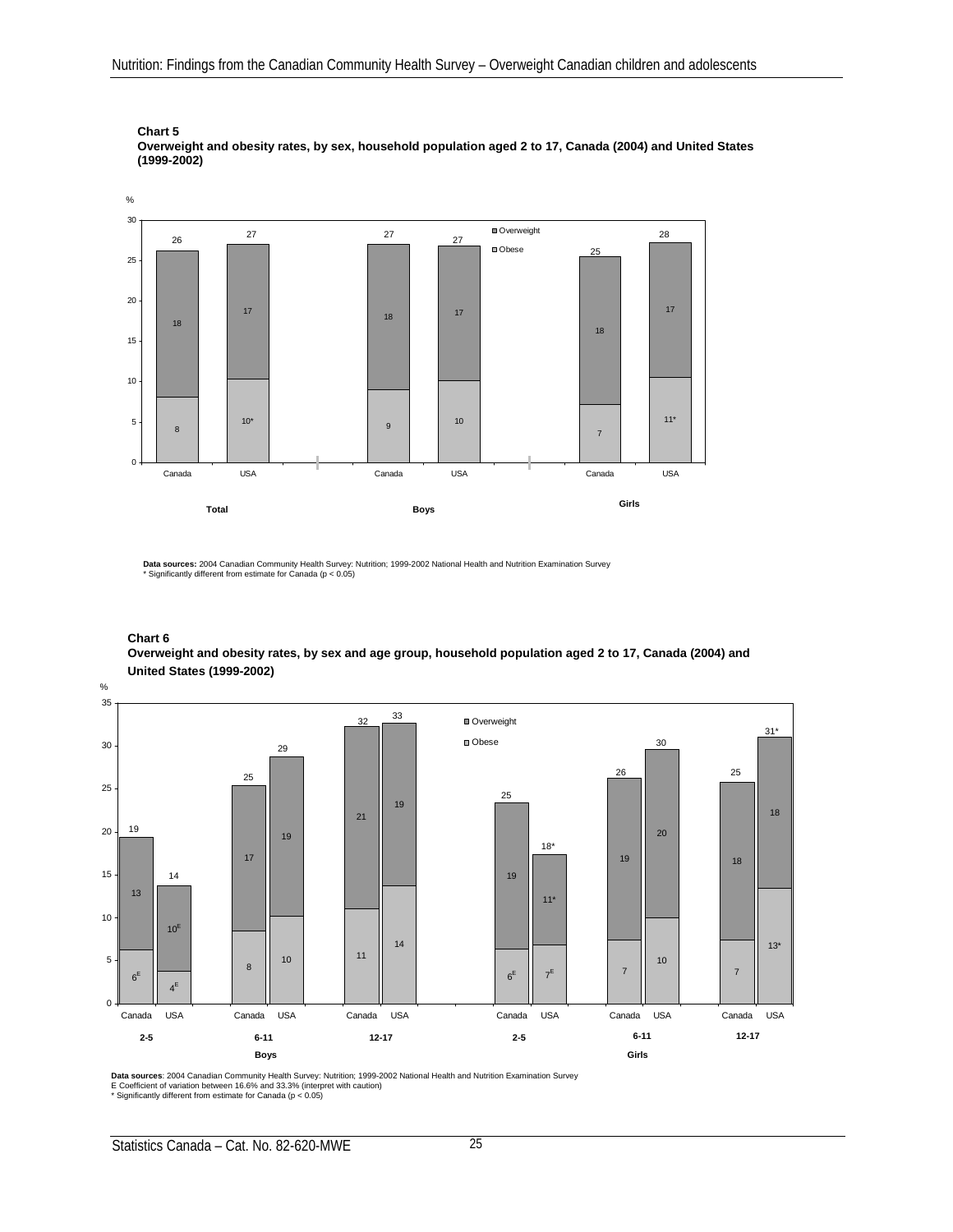

**Chart 7 Overweight and obesity rates, by ethnic origin, household population aged 2 to 17, Canada (2004) and United States (1999-2002)**

**Data sources:** 2004 Canadian Community Health Survey: Nutrition; 1999-2002 National Health and Nutrition Examination Survey a Percent of youth population in this ethnic group \* Significantly different from estimate for Canada (p < 0.05)

#### **Chart 8**

**Overweight and obesity rates, by ethnic origin, household population aged 2 to 17, Canada excluding territories, 2004**



**Data source:** 2004 Canadian Community Health Survey: Nutrition<br>**Note:** The obesity rate for Black has a coefficient of variation greater than 33.3%, therefore, the estimate is not releasable.<br>a Percent of youth population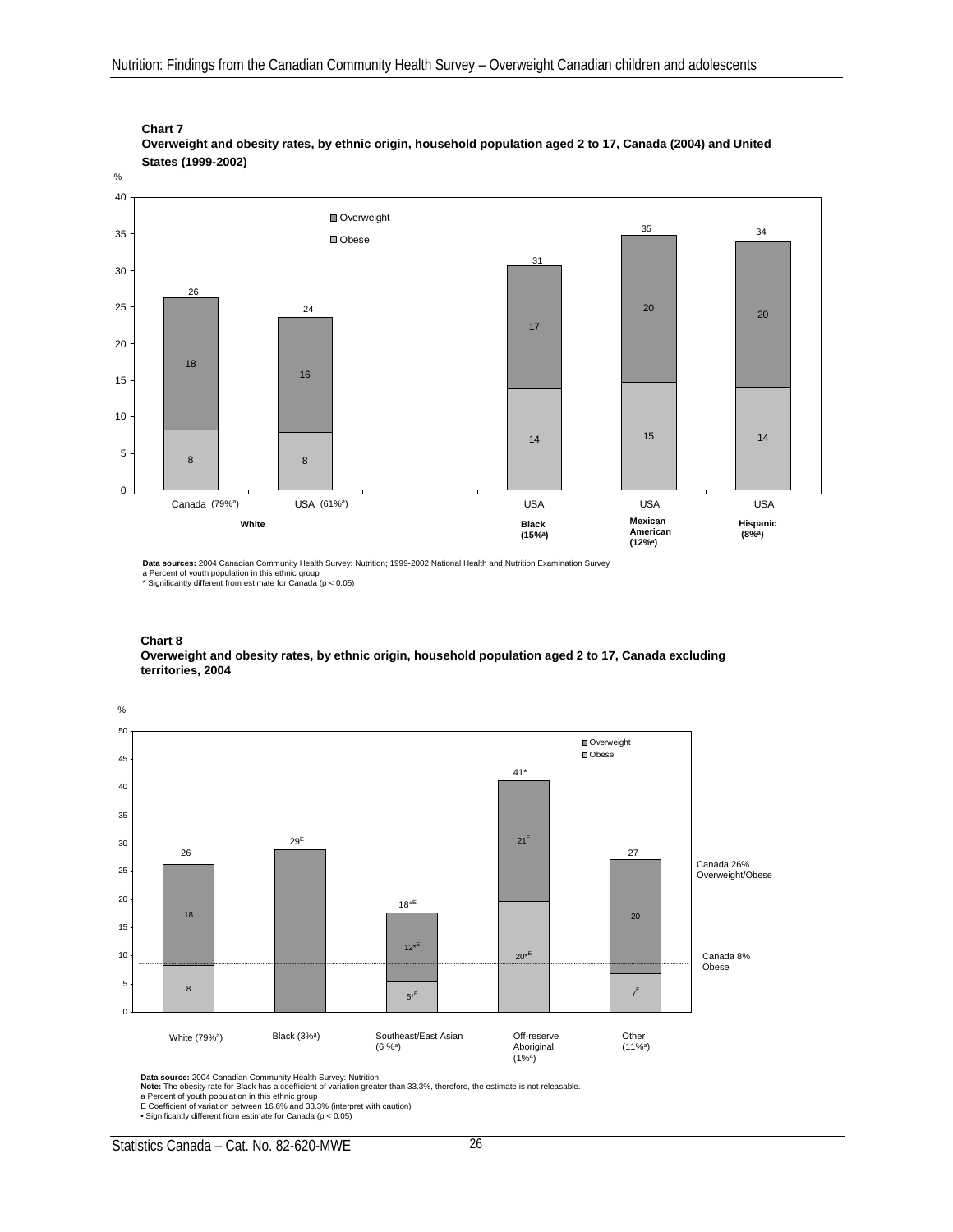

**Overweight and obesity rates, by fruit and vegetable consumption, household population aged 2 to 17, Canada excluding territories, 2004**



**Data source:** 2004 Canadian Community Health Survey: Nutrition<br>a Percent of youth population in this consumption group<br>\* Significantly different from estimate for 5 or more (p < 0.05)

#### **Chart 10**

**Overweight and obesity rates, by weekly hours of physical activity, household population aged 6 to 11, Canada excluding territories, 2004**



**Data source:** 2004 Canadian Community Health Survey: Nutrition<br>a Percent of children aged 6 to 11 in this physical activity group<br>E Coefficient of variation between 16.6% and 33.3% (interpret with caution)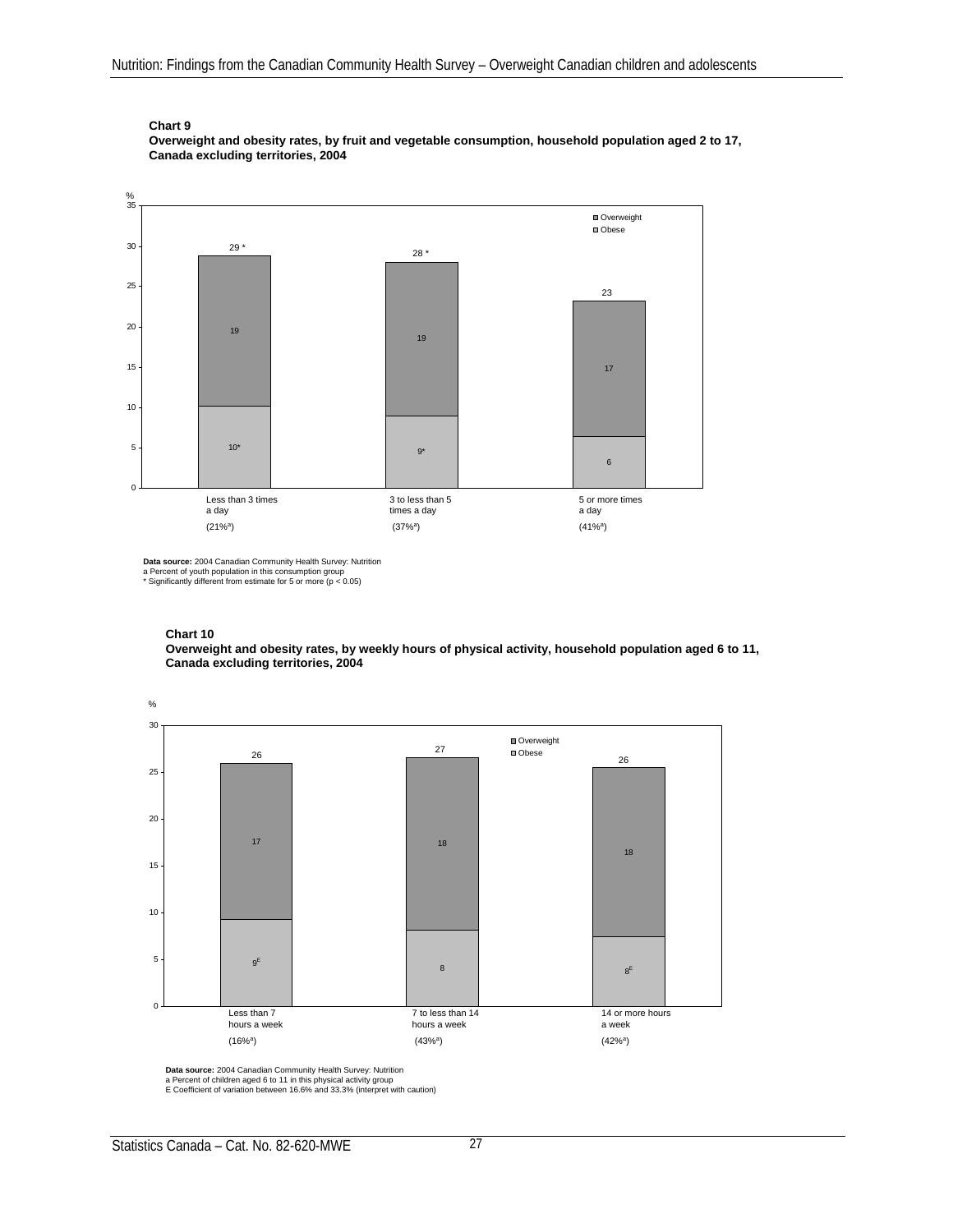**Overweight and obesity rates, by sex and leisure-time physical activity level, household population aged 12 to 17, Canada excluding territories, 2004**



**Data source:** 2004 Canadian Community Health Survey: Nutrition a Percent of boys/girls aged 12 to 17 in this physical activity group E Coefficient of variation between 16.6% and 33.3% (interpret with caution)

#### **Chart 12**

**Overweight and obesity rates, by daily hours of screen time, household population aged 6 to 11, Canada excluding territories, 2004**



**Data source:** 2004 Canadian Community Health Survey: Nutrition

- a Percent of children aged 6 to 11 in this screen time group
- E Coefficient of variation between 16.6% and 33.3% (interpret with caution) \* Significantly different from estimate for 1 hour or less (p < 0.05)

<sup>\*</sup> Significantly different from estimate for active/moderately active (p < 0.05)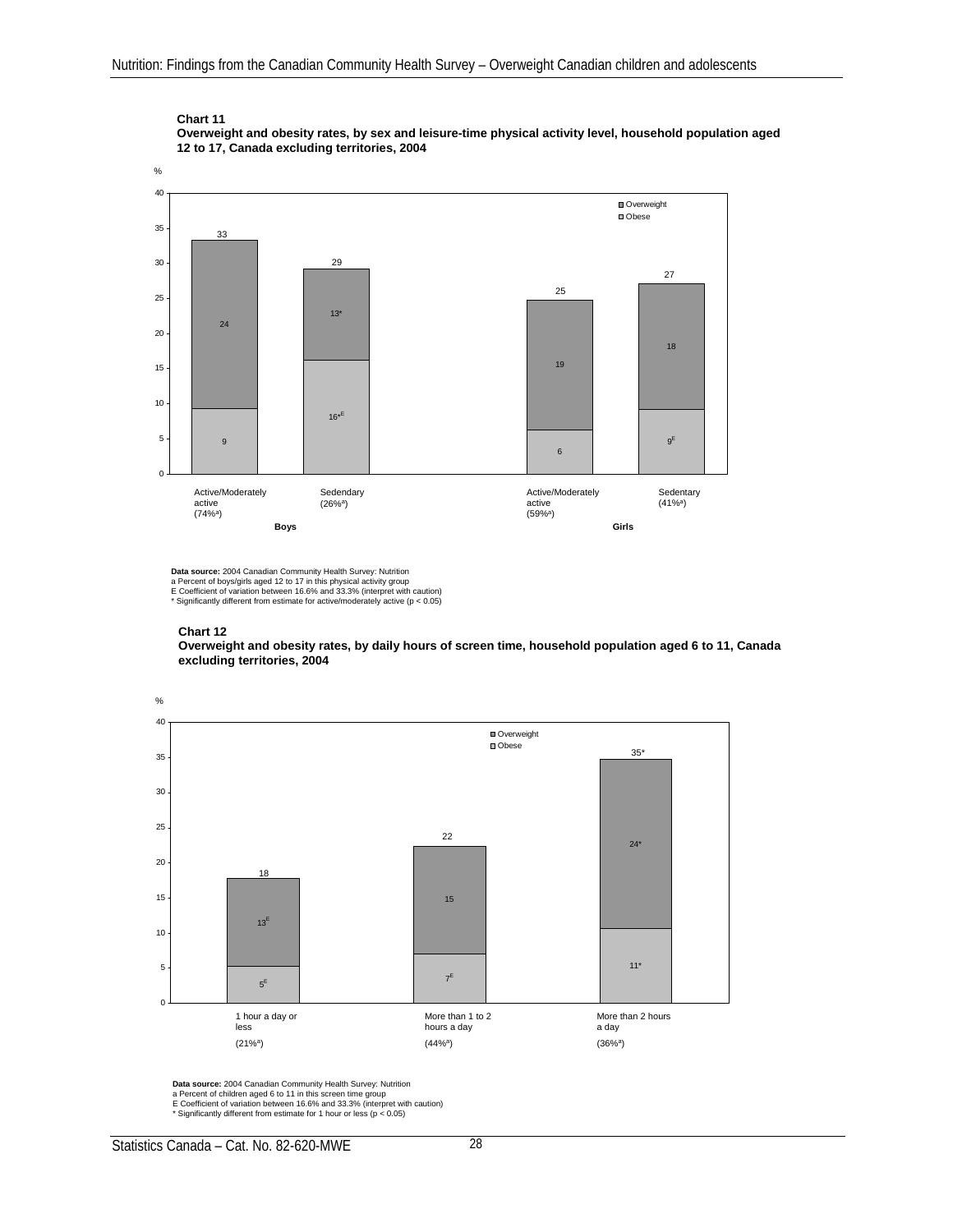

**Overweight and obesity rates, by weekly hours of screen time, household population aged 12 to 17, Canada excluding territories, 2004**

**Data source:** 2004 Canadian Community Health Survey: Nutrition

\* Significantly different from estimate for less than 10 hours a week ( $p < 0.05$ )

#### **Chart 14**

**Overweight and obesity rates, by household income, household population aged 2 to 17, Canada excluding territories, 2004**



**Data source:** 2004 Canadian Community Health Survey: Nutrition<br>E Coefficient of variation between 16.6% and 33.3% (interpret with caution)<br>\* Significantly different from estimate for high household income (p < 0.05)

a Percent of adolescents aged 12 to 17 in this screen time group E Coefficient of variation between 16.6% and 33.3% (interpret with caution)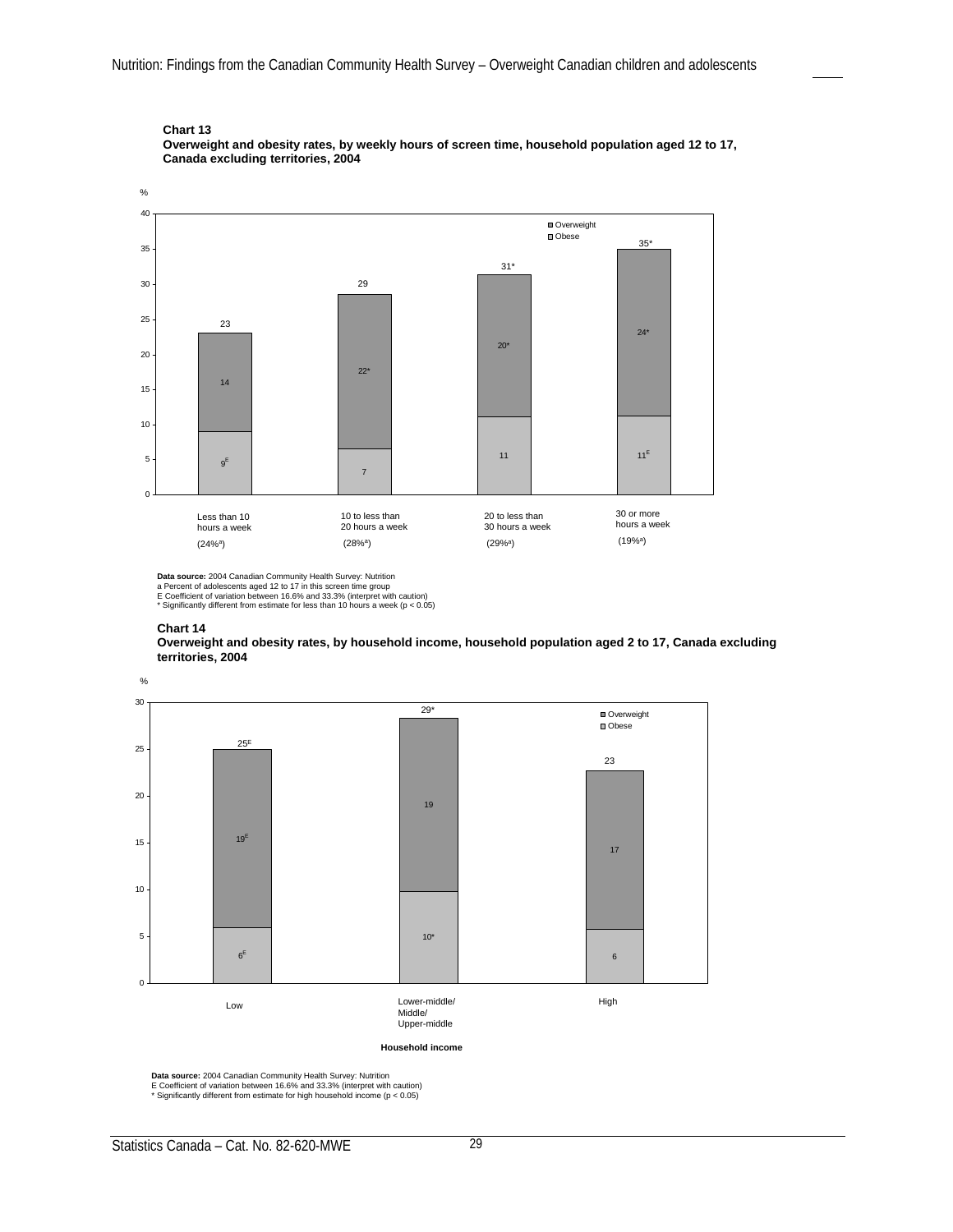**Overweight and obesity rates, by highest level of education in household, household population aged 2 to 17, Canada excluding territories, 2004**



**Data source:** 2004 Canadian Community Health Survey: Nutrition<br>E Coefficient of variation between 16.6% and 33.3% (interpret with caution)<br>\* Significantly different from estimate for postsecondary graduation (p < 0.05)



**Percentage of population aged 12 to 17 reporting excellent or very good health, by weight status and sex, household population, Canada excluding territories, 2004**



**Data source**: 2004 Canadian Community Health Survey: Nutrition \* Significantly different from estimate for normal weight (p < 0.05)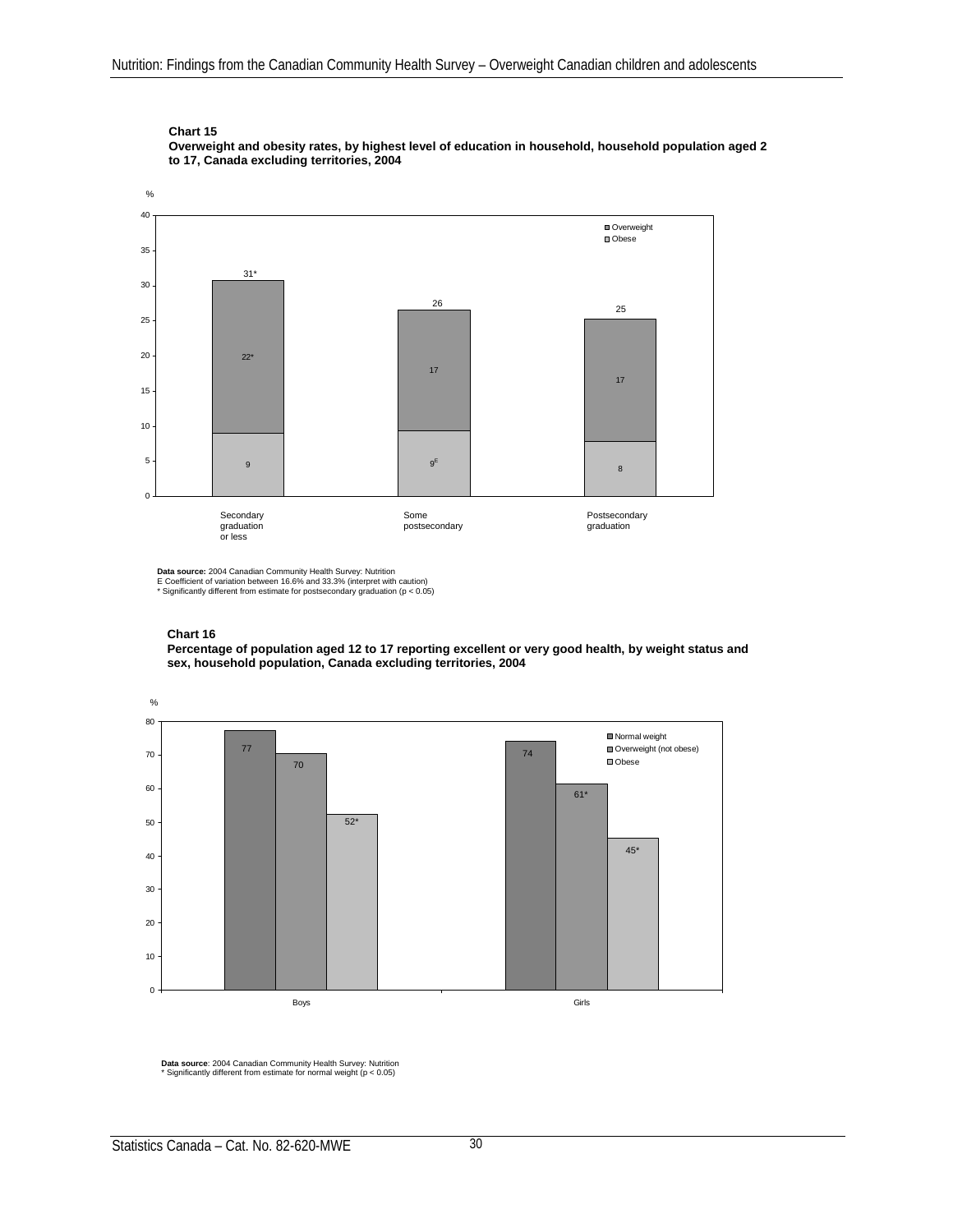

#### **Chart 17 Trends in overweight/obese and obesity rates, household population aged 12 to 17, Canada excluding territories, selected years 1978/79 to 2004**

**Data sources:** 2004 Canadian Community Health Survey: Nutrition; 2000/01 and 2003 Canadian Community Health Survey; 1994/95, 1996/97 and 1998/99 National<br>Population Health Survey; 1988 Campbell's Survey on Health and Well

 $\mathbf{O}_{\mathbf{A}}$ 35 Overweight/Obese (Parent-reported) 30 25 20 Overweight/Obese (Measured) 15 Obese (Parent-reported) 10 Obese  $\bullet$ (Measured) 5 0 1978/79 1994/95 1996/97 1998/99 2000/01 2004

**Chart 18 Trends in overweight/obese and obesity rates, household population aged 6 to 11, Canada excluding territories, selected years 1978/79 to 2004**

**Data sources:** 2004 Canadian Community Health Survey: Nutrition; 1994/95, 1996/97, 1998/99, 2000/01 National Longitudinal Survey of Children and Youth; 1978/79 Canada<br>Health Survey<br>Notes: The obesity rate of the 6-11 age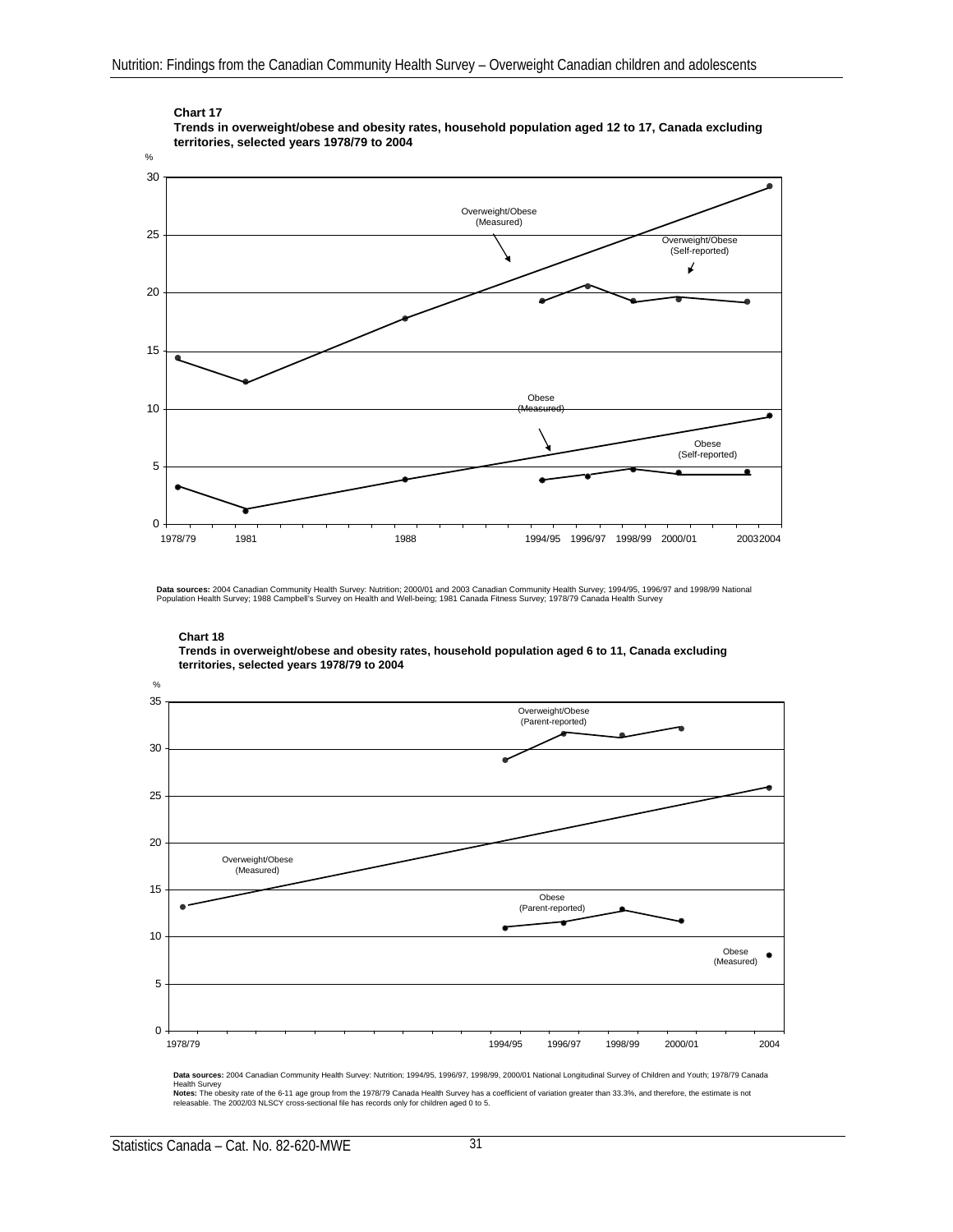

**Trends in overweight/obese and obesity rates, household population aged 2 to 5, Canada excluding territories, selected years 1978/79 to 2004**

**Data sources:** 2004 Canadian Community Health Survey: Nutrition; 1994/95, 1996/97, 1998/99, 2000/01, 2002/03 National Longitudinal Survey of Children and Youth; 1978/79<br>Canada Health Survey<br>**Notes:** The obesity rate of th releasable.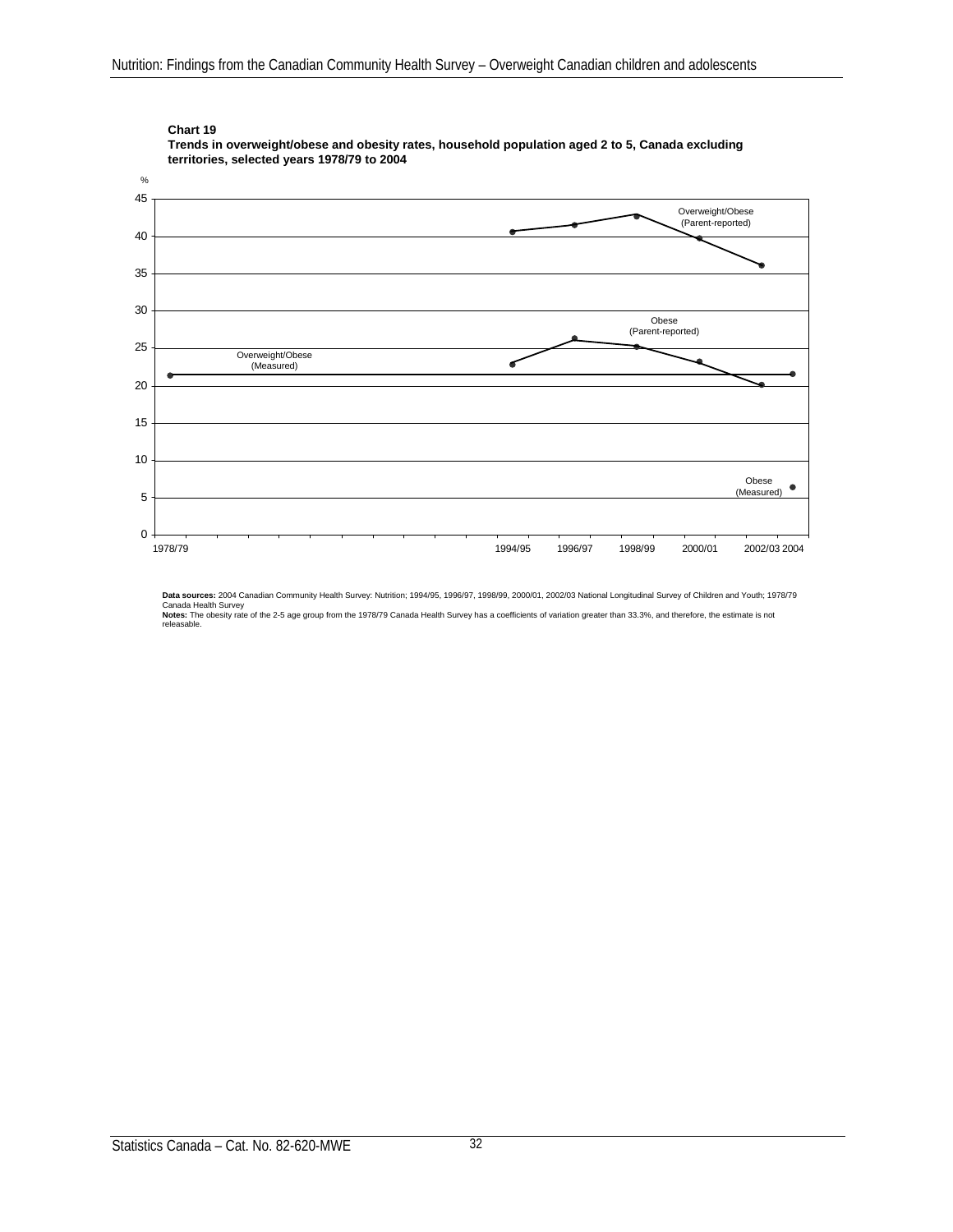#### **Table 1**

**Overweight and obesity rates, by selected socio-demographic characteristics, household population aged 2 to 17, Canada excluding territories, 2004**

|                                         |                  | Overweight  |            | Obese            |            | Overweight/Obese |            |
|-----------------------------------------|------------------|-------------|------------|------------------|------------|------------------|------------|
|                                         | <b>Estimated</b> |             | 95%        |                  | 95%        |                  | 95%        |
|                                         | population       |             | confidence |                  | confidence |                  | confidence |
|                                         | '000             | %           | interval   | %                | interval   | %                | interval   |
| Total                                   | 6,184            | 18.1        | 16.8, 19.3 | 8.2              | 7.3, 9.1   | 26.2             | 24.8, 27.7 |
| <b>Sex</b>                              |                  |             |            |                  |            |                  |            |
| <b>Boys</b> <sup>a</sup>                | 3,178            | 17.9        | 16.0, 19.8 | 9.1              | 7.7, 10.5  | 27.0             | 24.6, 29.3 |
| Girls                                   | 3,007            | 18.3        | 16.4,20.1  | 7.2              | 6.1, 8.4   | 25.5             | 23.4, 27.6 |
| Age group                               |                  |             |            |                  |            |                  |            |
| Total 2-5                               | 1,348            | 15.2        | 12.3, 18.0 | 6.3              | 4.6, 8.0   | 21.5             | 18.3, 24.6 |
| <b>Boys</b> <sup>a</sup>                | 684              | 13.1        | 9.4, 16.9  | $6.3^E$          | 3.9, 8.6   | 19.4             | 15.0, 23.7 |
| Girls                                   | 664              | 17.3        | 12.9, 21.6 | $6.4^E$          | 4.0, 8.8   | 23.6             | 19.1, 28.2 |
| Total 6-11                              | 2,321            | 17.9        | 15.8, 19.9 | 8.0              | 6.4, 9.6   | $25.8*$          | 23.4, 28.3 |
| Boys <sup>a</sup>                       | 1,173            | 17.0        | 13.9, 20.0 | 8.5              | 6.0, 11.0  | 25.4             | 21.6, 29.2 |
| Girls                                   | 1,148            | 18.8        | 15.9, 21.6 | 7.5              | 5.2, 9.8   | 26.3             | 22.8, 29.8 |
| <b>Total 12-17</b>                      | 2,515            | 19.8        | 17.8, 21.8 | 9.4              | 7.9, 10.9  | 29.2             | 26.9, 31.5 |
| <b>Boys</b> <sup>a</sup>                | 1,320            | 21.1        | 18.3, 24.0 | 11.1             | 8.8, 13.4  | 32.3             | 28.9, 35.6 |
| Girls                                   | 1,195            | 18.3        | 15.6, 21.0 | $7.4*$           | 5.6, 9.3   | $25.8*$          | 22.6, 28.9 |
| <b>Province</b>                         |                  |             |            |                  |            |                  |            |
| Newfoundland                            | 93               | 19.0        | 14.2, 23.7 | $16.6*^{E}$      | 11.1, 22.2 | $35.6*$          | 29.1, 42.1 |
| Prince Edward Island                    | 29               | 22.4        | 16.1, 28.8 | 7.8 <sup>E</sup> | 4.7, 10.9  | 30.2             | 23.2, 37.3 |
| Nova Scotia                             | 172              | 22.6        | 17.6, 27.7 | $9.4^E$          | 6.2, 12.5  | $32.0*$          | 26.6, 37.4 |
| <b>New Brunswick</b>                    | 138              | 21.1        | 15.2, 27.1 | $13.1*^{E}$      | 8.4, 17.8  | $34.2*$          | 27.9, 40.6 |
| Québec                                  | 1,368            | $15.5*$     | 12.6, 18.3 | 7.1              | 5.0, 9.3   | $22.6*$          | 19.2, 26.0 |
| Ontario                                 | 2,513            | 19.0        | 16.8, 21.1 | 8.5              | 6.9, 10.2  | 27.5             | 24.9, 30.1 |
| Manitoba                                | 234              | $21.9*$     | 19.1, 24.6 | 9.0              | 6.9, 11.0  | $30.8*$          | 27.4, 34.2 |
| Saskatchewan                            | 197              | 18.8        | 13.5, 24.1 | 10.3             | 7.3, 13.3  | 29.1             | 23.7, 34.5 |
| Alberta                                 | 669              | $14.3*$     | 11.3, 17.3 | $7.5^E$          | 4.7, 10.3  | $21.8*$          | 18.2, 25.5 |
| <b>British Columbia</b>                 | 772              | 19.7        | 15.9, 23.6 | $6.6^E$          | 4.1, 9.2   | 26.4             | 21.9, 30.8 |
| <b>Ethnic origin</b>                    |                  |             |            |                  |            |                  |            |
| White                                   | 4,907            | 18.1        | 16.7, 19.6 | 8.2              | 7.2, 9.3   | 26.3             | 24.7, 28.0 |
| <b>Black</b>                            | 186              | $17.6^{E}$  | 8.6, 26.6  | F                |            | $29.3^{\sf E}$   | 18.0, 46.0 |
| Southeast/East Asian                    | 343              | $12.2*^{E}$ | 7.5, 17.0  | $5.4*^E$         | 2.7, 8.2   | $17.7*^{E}$      | 12.3, 23.0 |
| Aboriginal (off-reserve)                | 84               | $21.5^{E}$  | 12.5, 30.5 | $19.8*^{E}$      | 10.8, 28.7 | $41.3*$          | 30.4, 52.1 |
| Other                                   | 665              | 20.4        | 15.8, 25.0 | $6.8^{\sf E}$    | 4.0, 9.6   | 27.2             | 22.1, 32.3 |
| <b>Household income</b>                 |                  |             |            |                  |            |                  |            |
| Low                                     | 143              | $19.0^{E}$  | 9.1, 28.8  | 6.0 <sup>E</sup> | 2.8, 9.2   | $25.0^{E}$       | 15.0, 34.9 |
| Lower-middle/Middle/Upper-middle        | 3,574            | 18.5        | 16.8, 20.2 | $9.8*$           | 8.5, 11.2  | $28.3*$          | 26.4, 30.3 |
| High <sup>a</sup>                       | 1,856            | 17.0        | 14.6, 19.4 | 5.8              | 4.2, 7.3   | 22.8             | 20.0, 25.5 |
| Highest level of education in household |                  |             |            |                  |            |                  |            |
| Secondary graduation or less            | 1,036            | $21.7*$     | 18.5, 24.9 | 9.0              | 6.9, 11.1  | $30.7*$          | 27.4, 34.1 |
| Some postsecondary                      | 477              | 17.2        | 12.0, 22.3 | $9.4^E$          | 6.1, 12.7  | 26.5             | 20.5, 32.6 |
| Postsecondary graduation <sup>a</sup>   | 4,570            | 17.4        | 15.9, 19.0 | 7.8              | 6.8, 8.9   | 25.3             | 23.5, 27.0 |

**Data source**: 2004 Canadian Community Health Survey: Nutrition

**Notes**: For age, the reference category is the previous age group; for province and ethnic origin, the overall Canadian rate. There was 1 respondent with a missing value for ethnic origin, 952 for household income, and 137 for household education.

<sup>a</sup> Reference group

\* Significantly different from estimate for reference group (p < 0.05)

E Coefficient of variation between 16.6% and 33.3% (interpret with caution)

F Coefficient of variation greater than 33.3% (suppressed because of extreme sampling variability)

… Not applicable